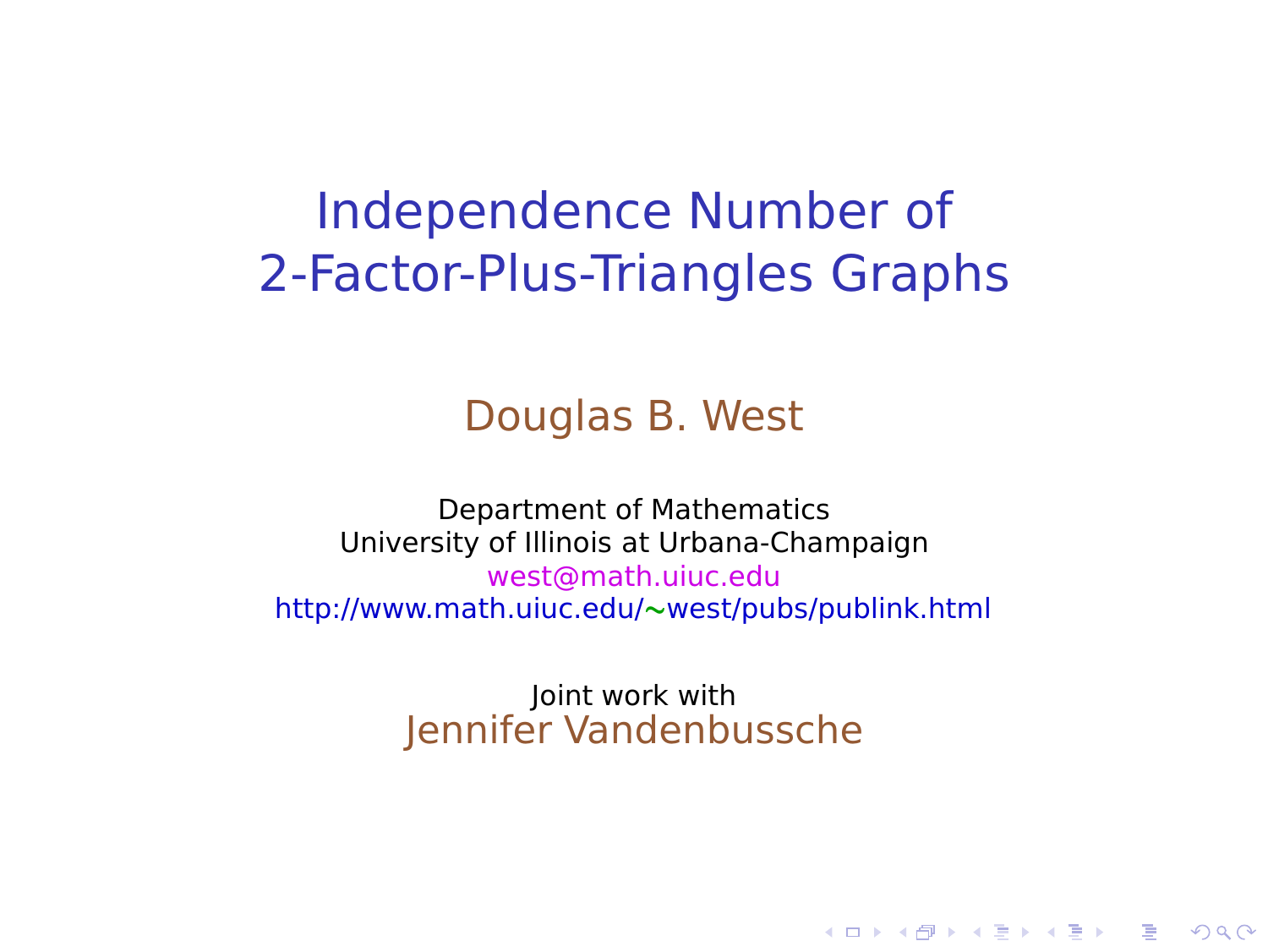**Def.** A cycle-plus-triangles (CPT) graph is the union of a spanning cycle and a disjoint-triangles 2-factor.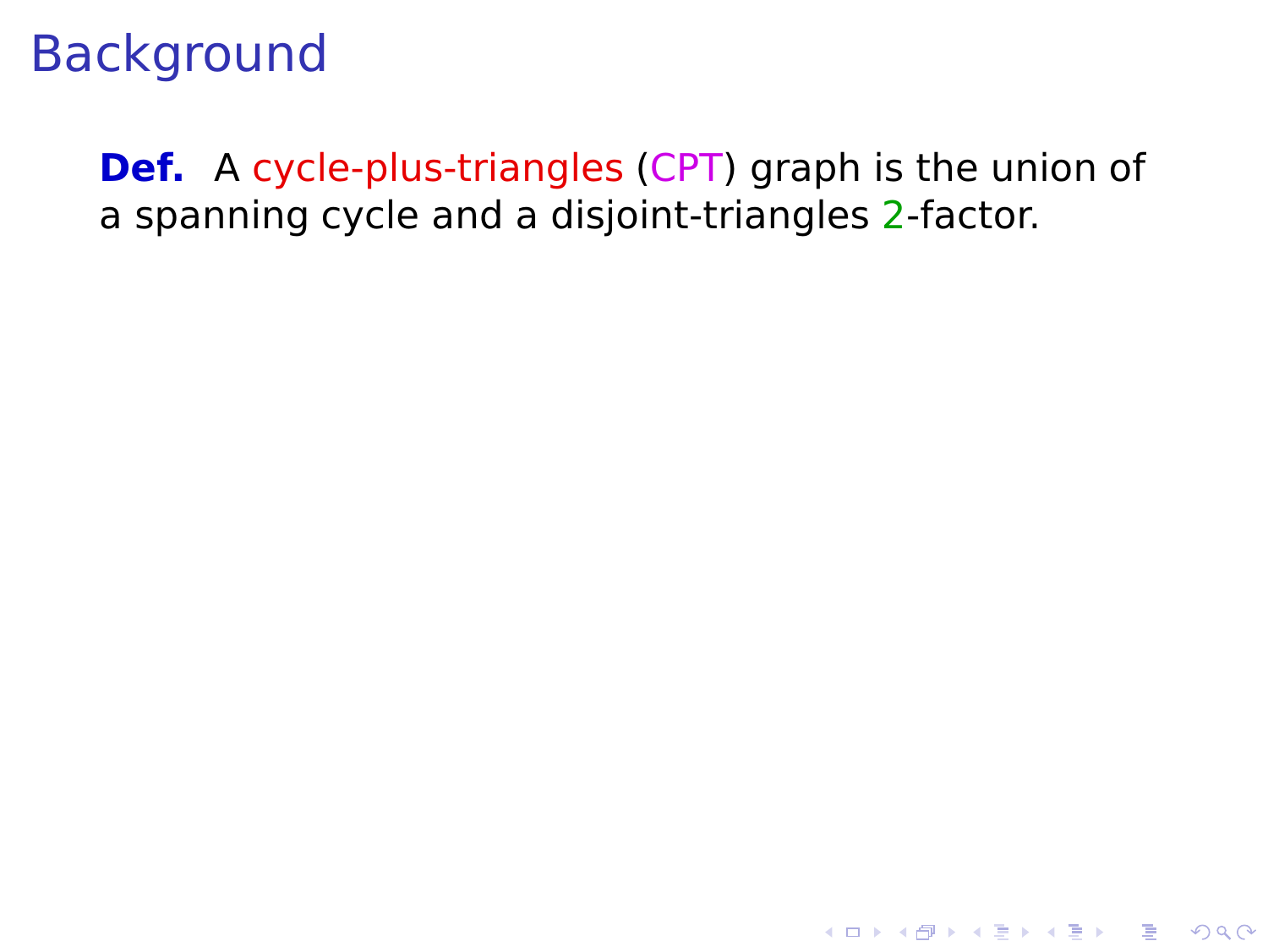**Def.** A cycle-plus-triangles (CPT) graph is the union of a spanning cycle and a disjoint-triangles 2-factor.

**KORK ERKERK EI VAN** 

Independence ratio of  $n$ -vertex G is  $\alpha(G)/n$ . **Conj.** Du-Hsu-Hwang [1993] Every CPT graph has independence ratio 1/3.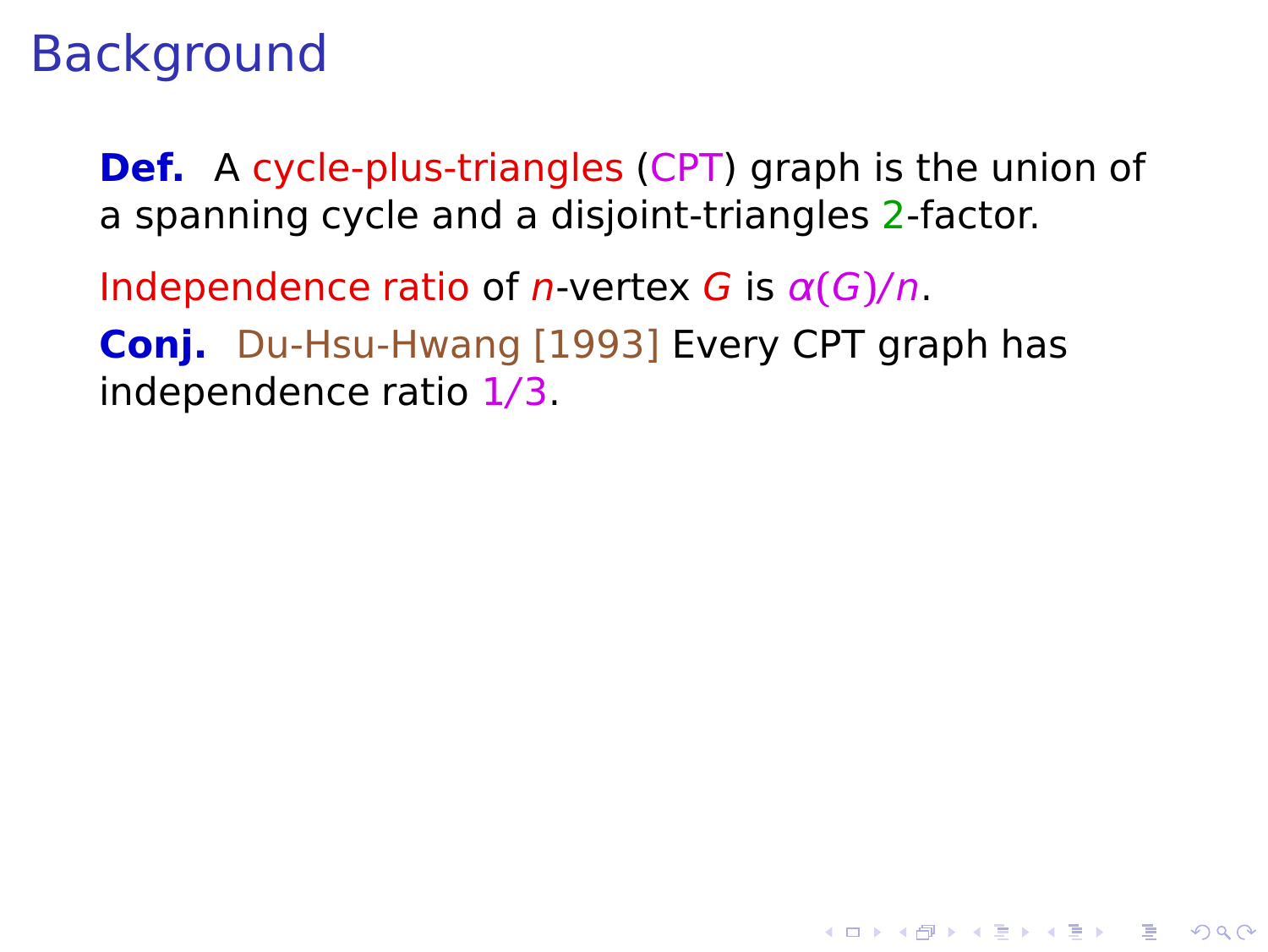**Def.** A cycle-plus-triangles (CPT) graph is the union of a spanning cycle and a disjoint-triangles 2-factor.

Independence ratio of  $n$ -vertex G is  $\alpha(G)/n$ . **Conj.** Du-Hsu-Hwang [1993] Every CPT graph has independence ratio 1/3.

**Conj.** Erdös [1990] Every CPT graph is 3-colorable.

**KORK ERKERK EI VAN**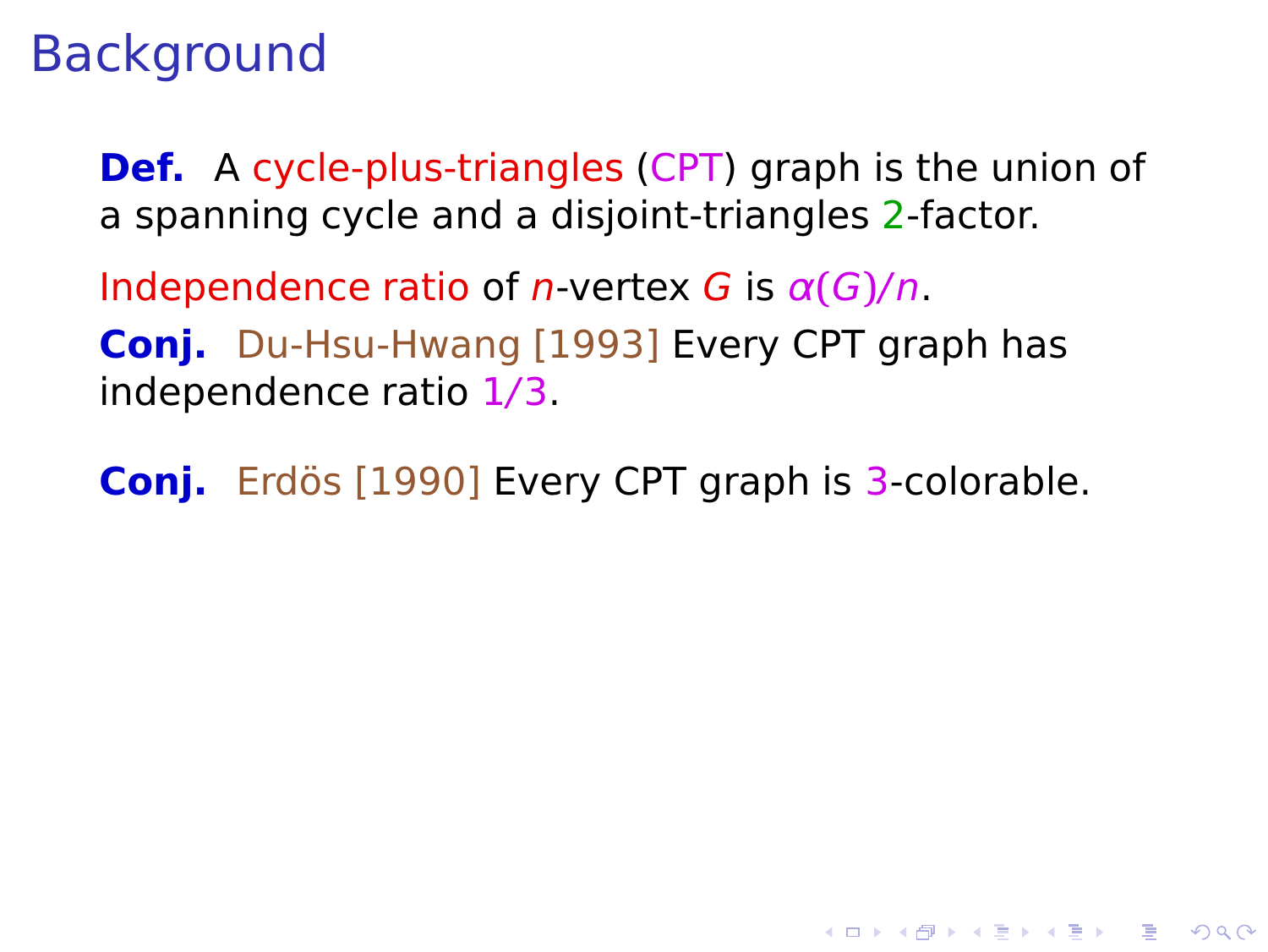**Def.** A cycle-plus-triangles (CPT) graph is the union of a spanning cycle and a disjoint-triangles 2-factor.

Independence ratio of  $n$ -vertex G is  $\alpha(G)/n$ . **Conj.** Du-Hsu-Hwang [1993] Every CPT graph has independence ratio 1/3.

**Conj.** Erdös [1990] Every CPT graph is 3-colorable.

**Thm.** Fleischner-Stiebitz [1992] Every CPT graph is 3-choosable. (Uses Alon-Tarsi Theorem.)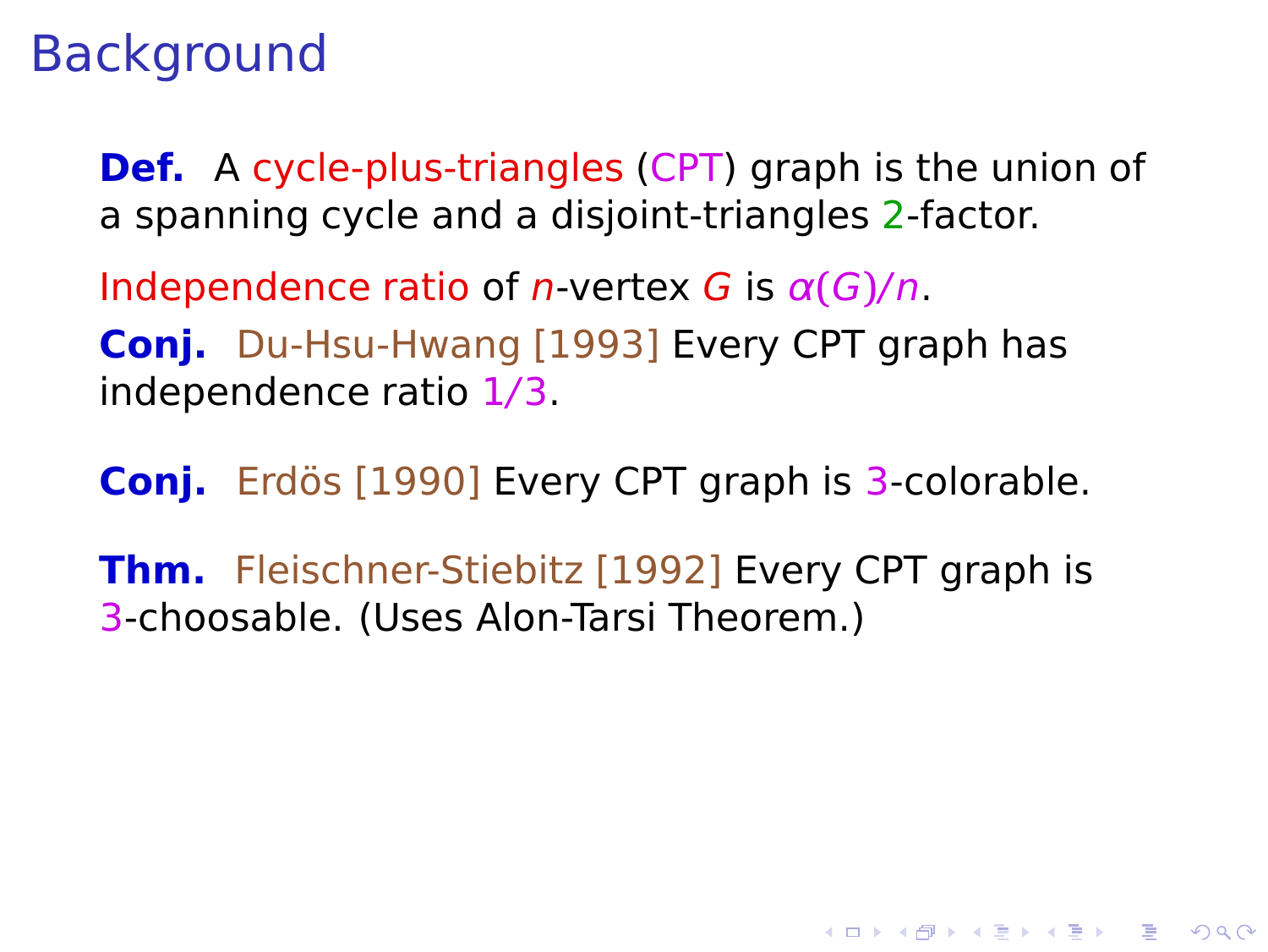**Def.** A cycle-plus-triangles (CPT) graph is the union of a spanning cycle and a disjoint-triangles 2-factor.

Independence ratio of  $n$ -vertex G is  $\alpha(G)/n$ . **Conj.** Du-Hsu-Hwang [1993] Every CPT graph has independence ratio 1/3.

**Conj.** Erdös [1990] Every CPT graph is 3-colorable.

**Thm.** Fleischner-Stiebitz [1992] Every CPT graph is 3-choosable. (Uses Alon-Tarsi Theorem.)

**Thm.** Sachs [1993] Every CPT graph is 3-colorable. (By combinatorial argument.)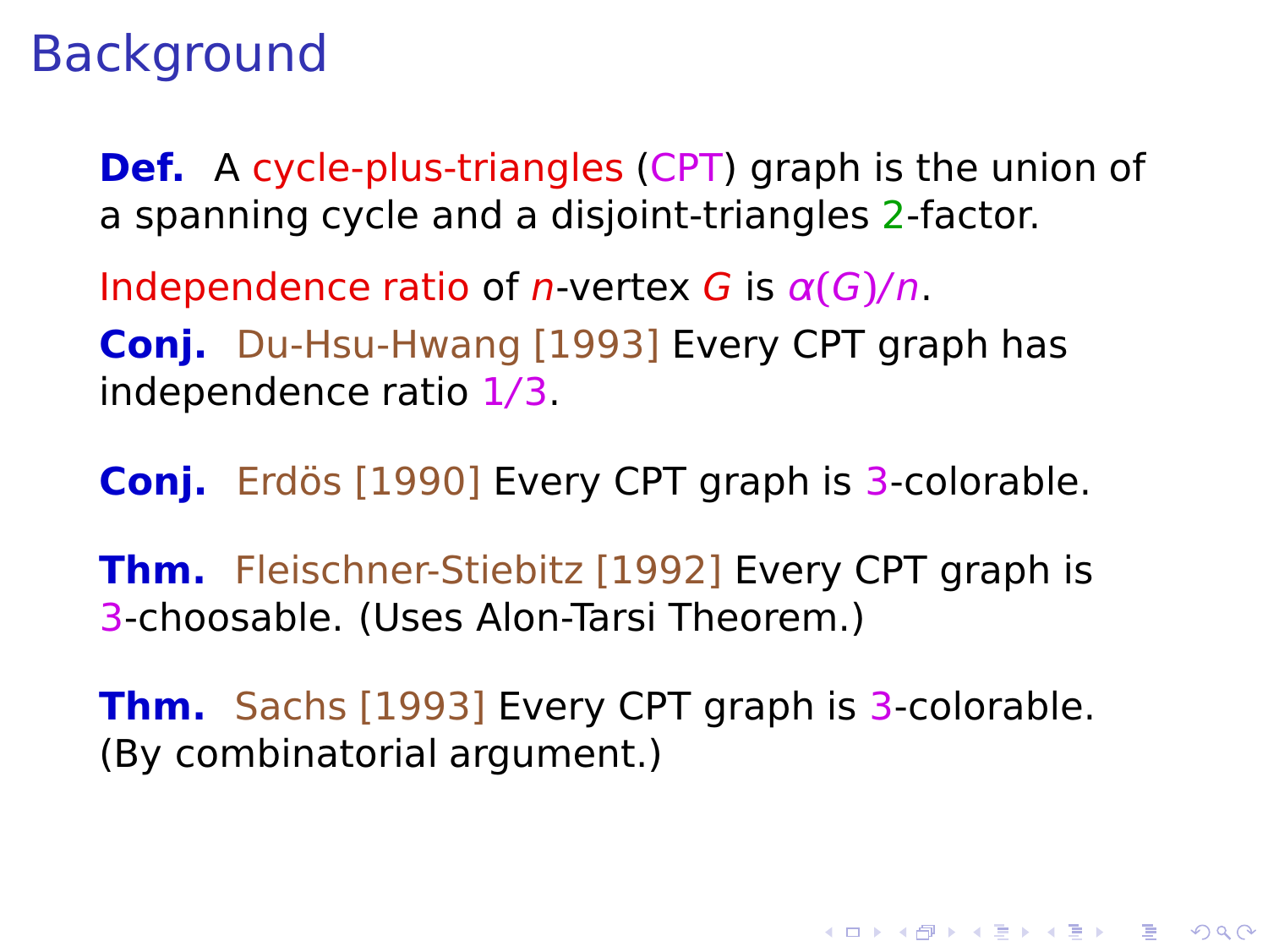**Def.** A 2-factor-plus-triangles (2FPT) graph is the union of two 2-regular graphs on the same vertices, one consisting of triangles.

K ロ ▶ K @ ▶ K 할 ▶ K 할 ▶ 이 할 → 9 Q Q\*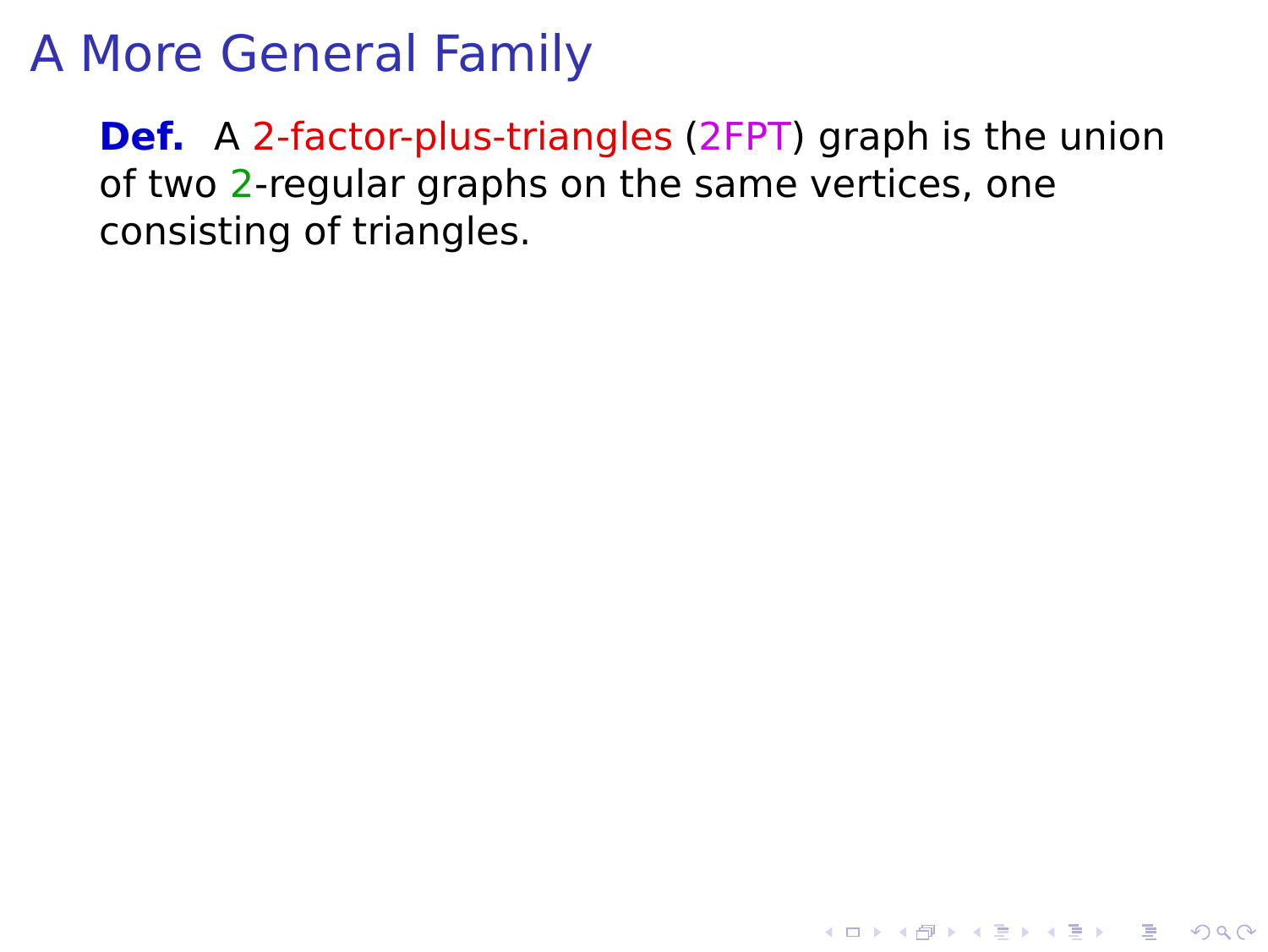**Def.** A 2-factor-plus-triangles (2FPT) graph is the union of two 2-regular graphs on the same vertices, one consisting of triangles.

 $G_1$  is 2-regular and  $G_2$  has triples  $T_x = \{x_1, x_2, x_3\}$ .

**Ex.** Du-Ngo  $[2002]$  A 2FPT graph may contain  $K_4$ .



 $\mathbf{1} \oplus \mathbf{1} \oplus \mathbf{1} \oplus \mathbf{1} \oplus \mathbf{1} \oplus \mathbf{1} \oplus \mathbf{1} \oplus \mathbf{1} \oplus \mathbf{1} \oplus \mathbf{1} \oplus \mathbf{1} \oplus \mathbf{1} \oplus \mathbf{1} \oplus \mathbf{1} \oplus \mathbf{1} \oplus \mathbf{1} \oplus \mathbf{1} \oplus \mathbf{1} \oplus \mathbf{1} \oplus \mathbf{1} \oplus \mathbf{1} \oplus \mathbf{1} \oplus \mathbf{1} \oplus \mathbf{1} \oplus \mathbf{$ 

 $QQ$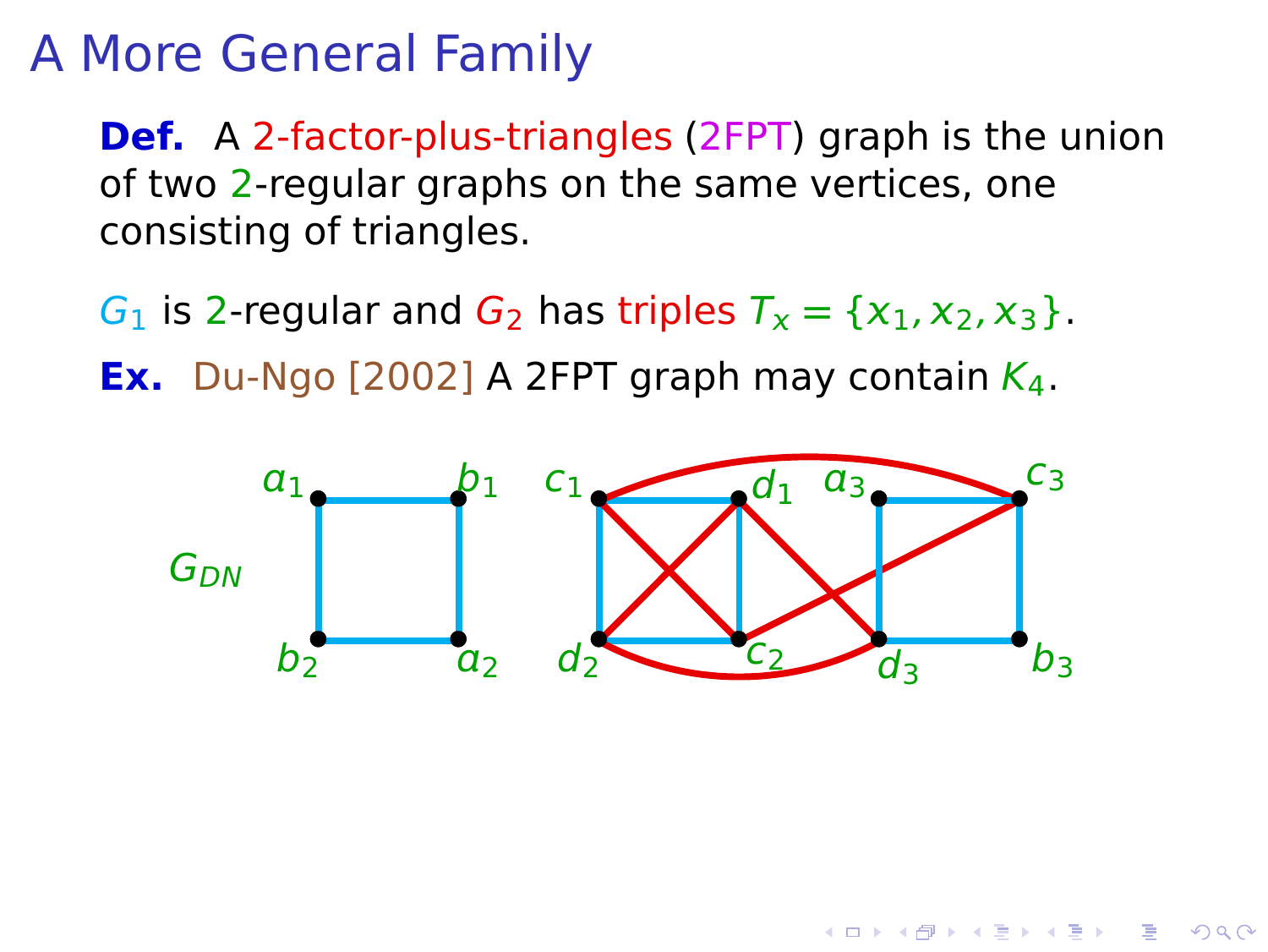**Def.** A 2-factor-plus-triangles (2FPT) graph is the union of two 2-regular graphs on the same vertices, one consisting of triangles.

 $G_1$  is 2-regular and  $G_2$  has triples  $T_x = \{x_1, x_2, x_3\}$ .

**Ex.** Du-Ngo [2002] A 2FPT graph may contain  $K_4$ .



- モーマ 4 ヨ キ モ ≯ マ ヨ ≯ エ ヨー

 $QQ$ 

Is 2FPT graph 3-colorable if  $G_1$  is  $C_4$ -free? (Erdös)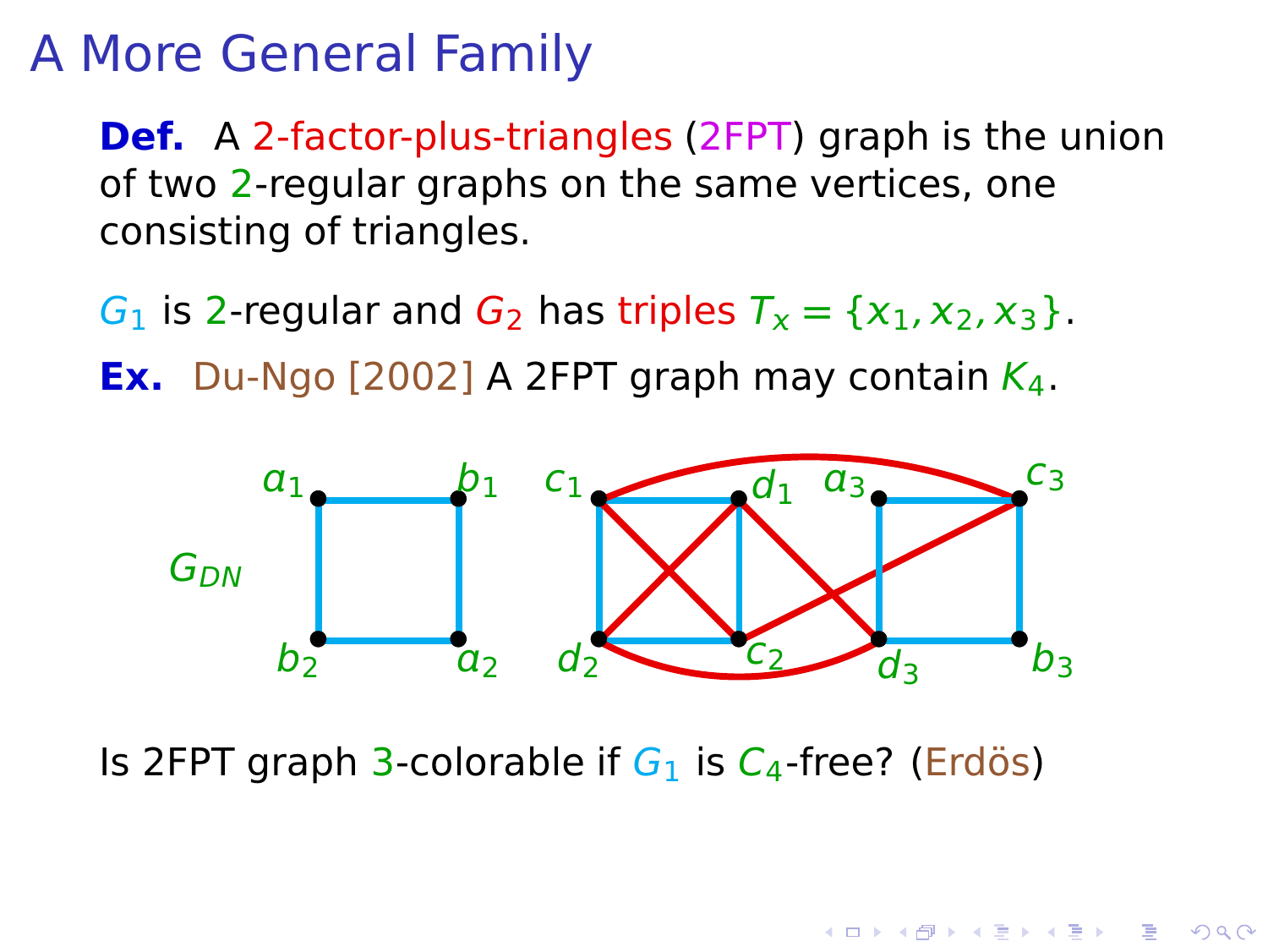**Def.** A 2-factor-plus-triangles (2FPT) graph is the union of two 2-regular graphs on the same vertices, one consisting of triangles.

 $G_1$  is 2-regular and  $G_2$  has triples  $T_x = \{x_1, x_2, x_3\}$ .

**Ex.** Du-Ngo  $[2002]$  A 2FPT graph may contain  $K_4$ .



Is 2FPT graph 3-colorable if  $G_1$  is  $C_4$ -free? (Erdös) No! (Fleischner-Stiebitz; infinitely many 4-critical)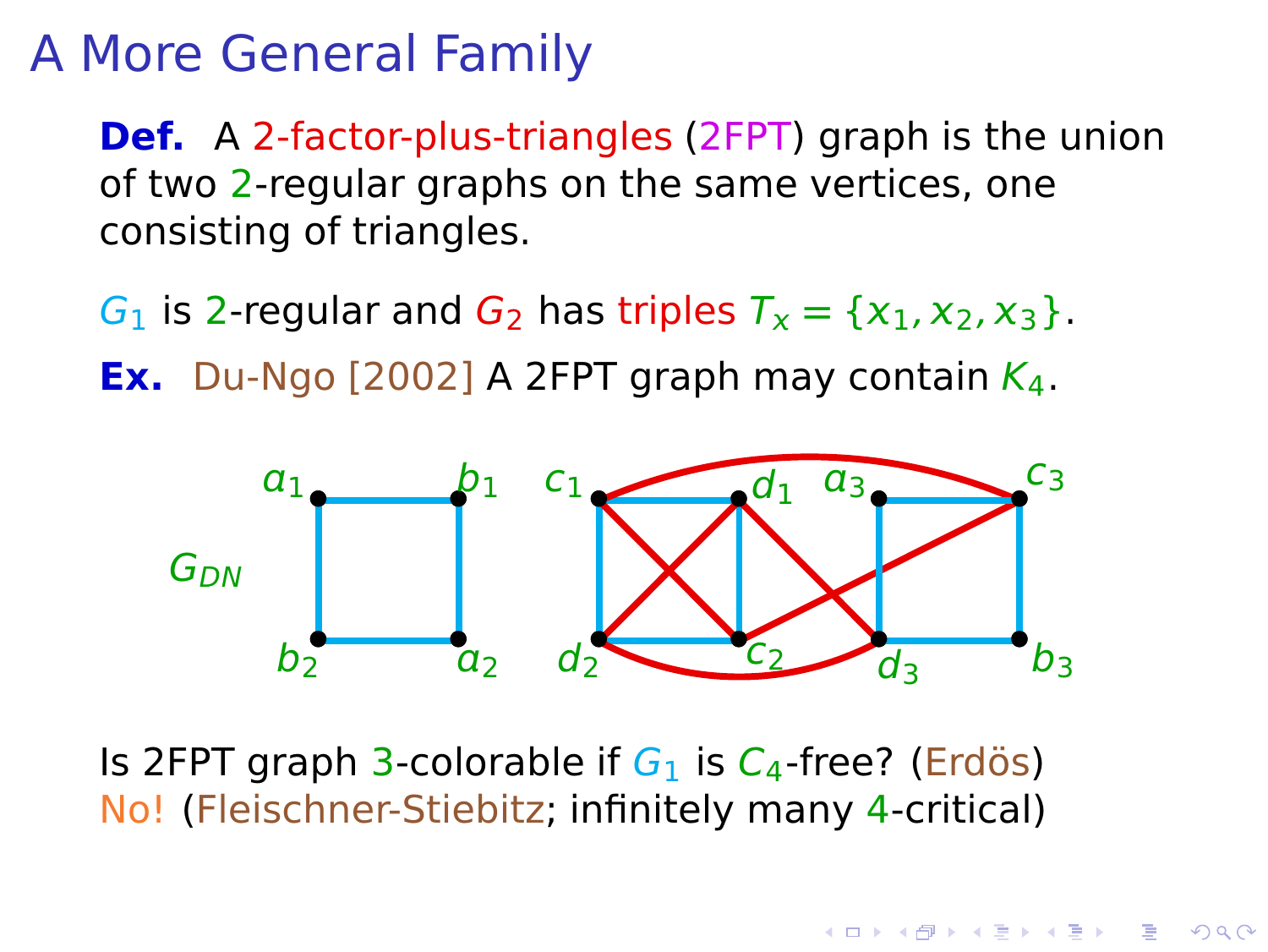**Def.** A 2-factor-plus-triangles (2FPT) graph is the union of two 2-regular graphs on the same vertices, one consisting of triangles.

 $G_1$  is 2-regular and  $G_2$  has triples  $T_x = \{x_1, x_2, x_3\}$ .

**Ex.** Du-Ngo [2002] A 2FPT graph may contain  $K_4$ .



Is 2FPT graph 3-colorable if  $G_1$  is  $C_4$ -free? (Erdös) No! (Fleischner-Stiebitz; infinitely many 4-critical) Note  $\alpha(G_{DN}) = 3$ , so indep. ratio can be as small as  $1/4$ .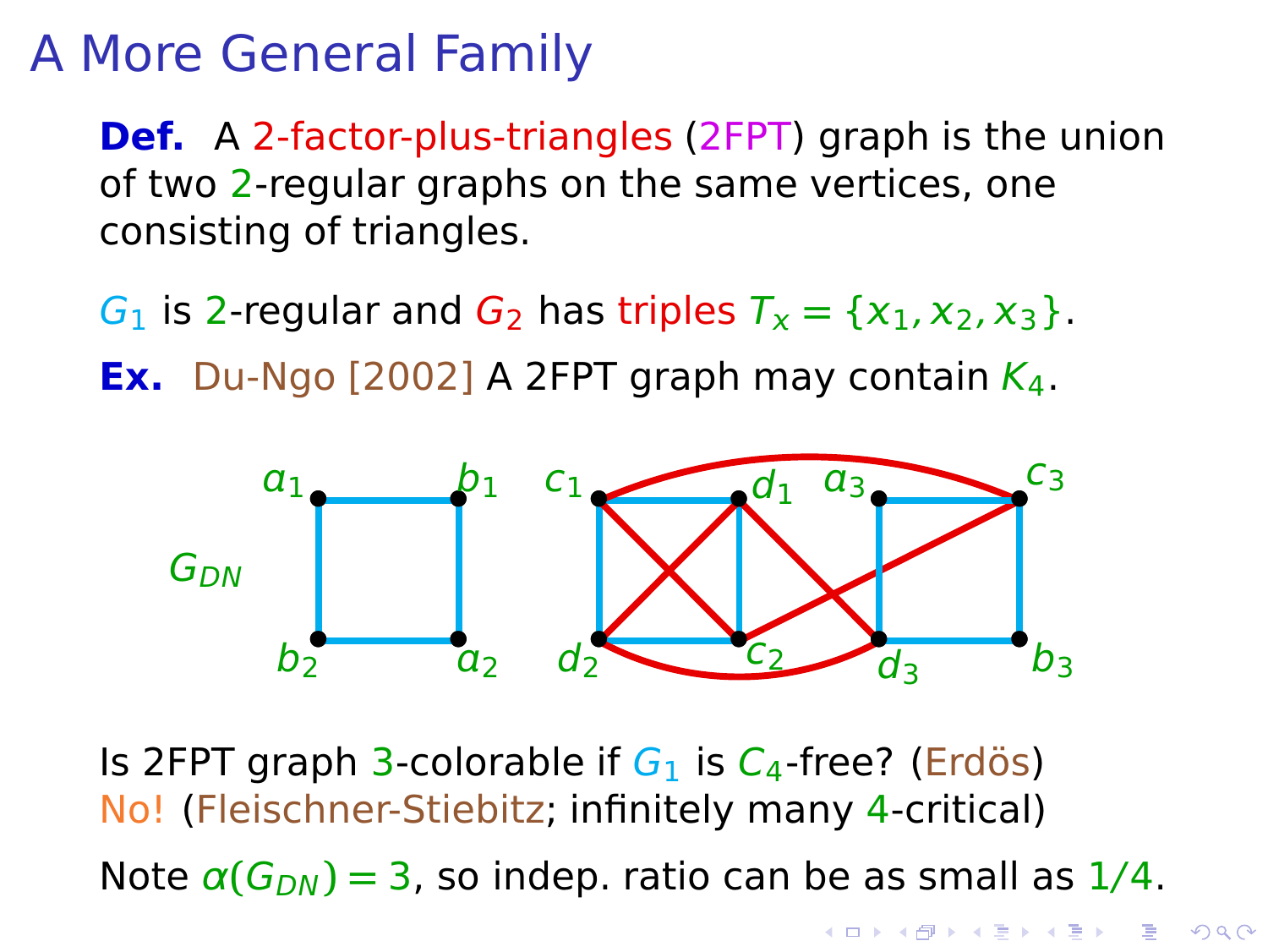Since  $\Delta(G) = 4$ , Brooks' Theorem  $\Rightarrow$  G is 4-colorable **⇒** independence ratio **≥** 1/4.

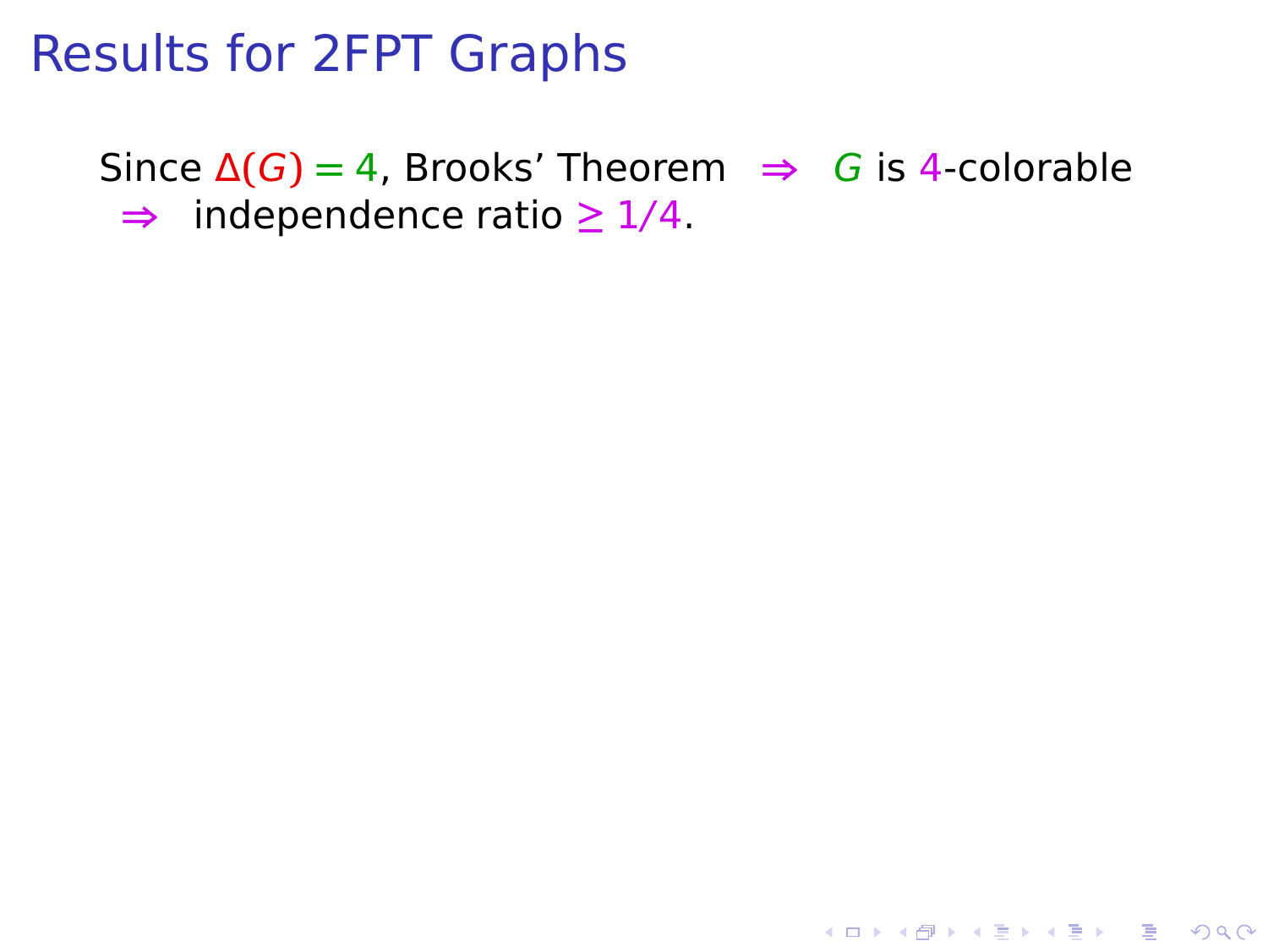Since  $\Delta(G) = 4$ , Brooks' Theorem  $\Rightarrow$  G is 4-colorable **⇒** independence ratio **≥** 1/4.

**KORK ERKERK EI VAN** 

**Thm.** If a 2FPT graph has independence ratio 1/4, then every component is the Du-Ngo graph  $G_{DN}$ .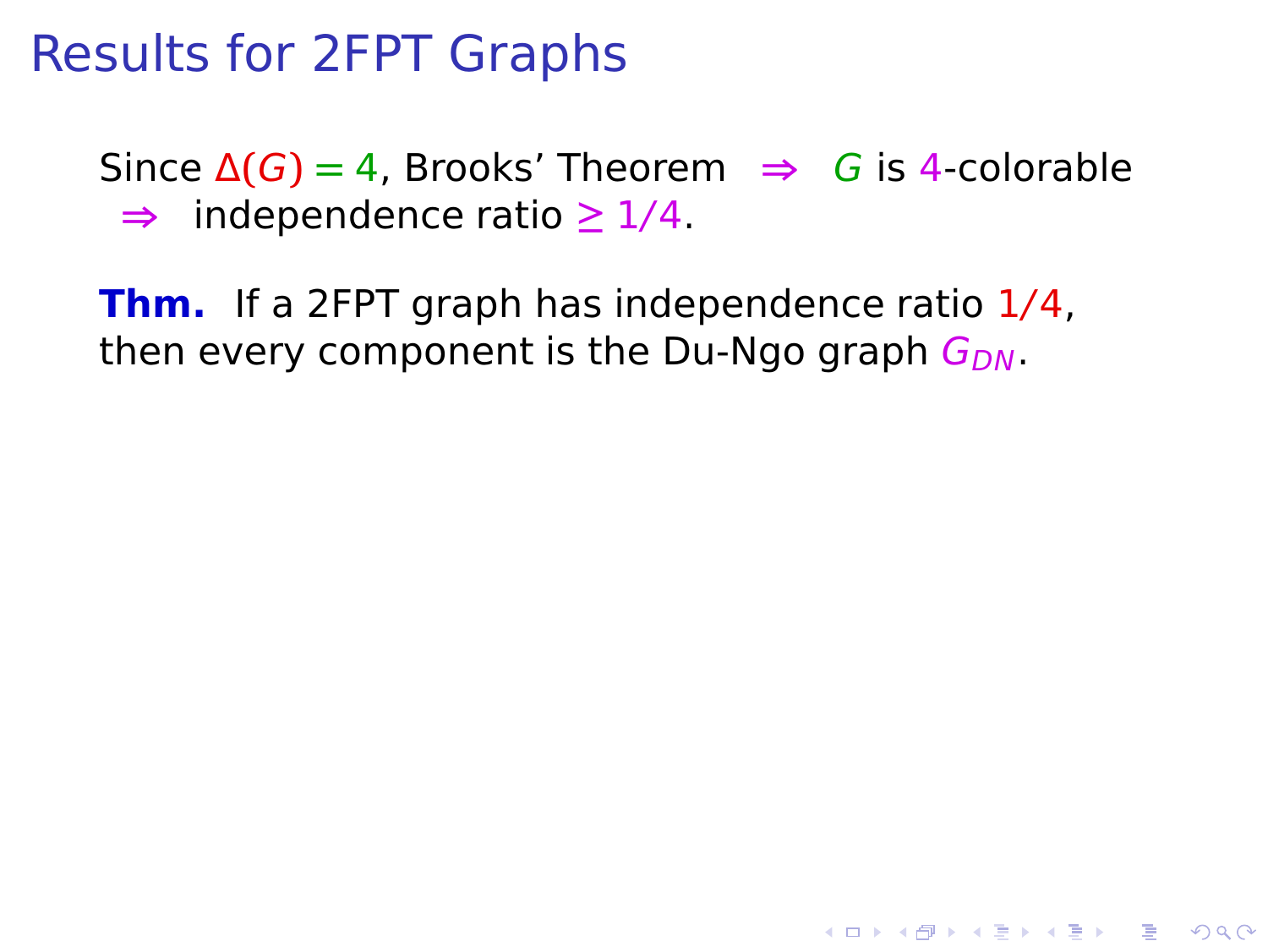Since  $\Delta(G) = 4$ , Brooks' Theorem  $\Rightarrow$  G is 4-colorable **⇒** independence ratio **≥** 1/4.

**Thm.** If a 2FPT graph has independence ratio 1/4, then every component is the Du-Ngo graph  $G_{DN}$ .

Comment: Kierstead-Kostochka [2007] characterized G with  $\Delta(G) = r$  s.t. every proper r-coloring is "equitable". For  $r = 4$ , there are three such connected graphs:  $G_{DN}$ and two of order  $8$  (not 2FPT graphs).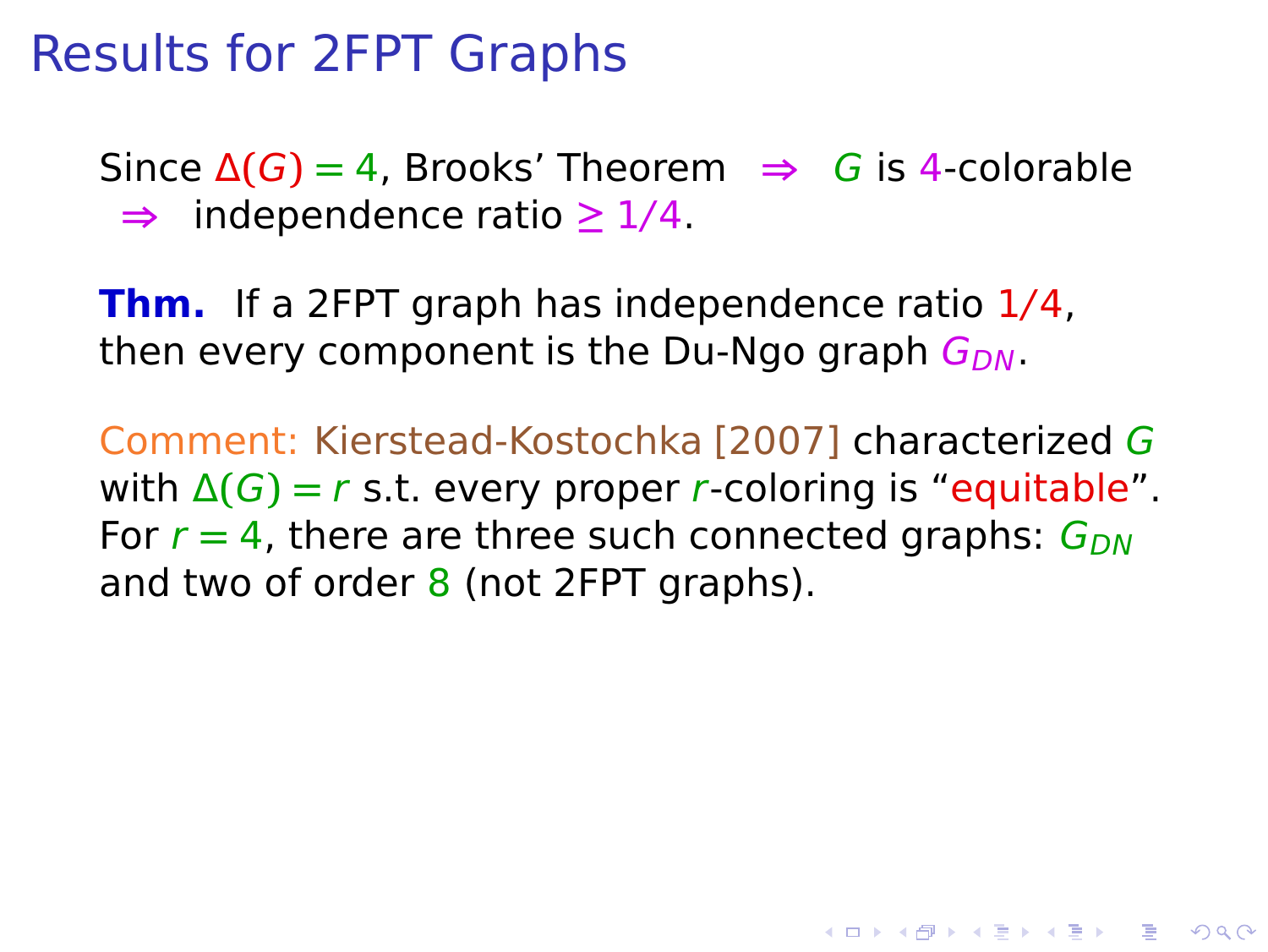Since  $\Delta(G) = 4$ , Brooks' Theorem  $\Rightarrow$  G is 4-colorable **⇒** independence ratio **≥** 1/4.

**Thm.** If a 2FPT graph has independence ratio 1/4, then every component is the Du-Ngo graph  $G_{DN}$ .

**Thm.** Infinitely many connected 2FPT graphs satisfy α**(**G**)**/n < 4/15.

**YO A REPART AND YOUR**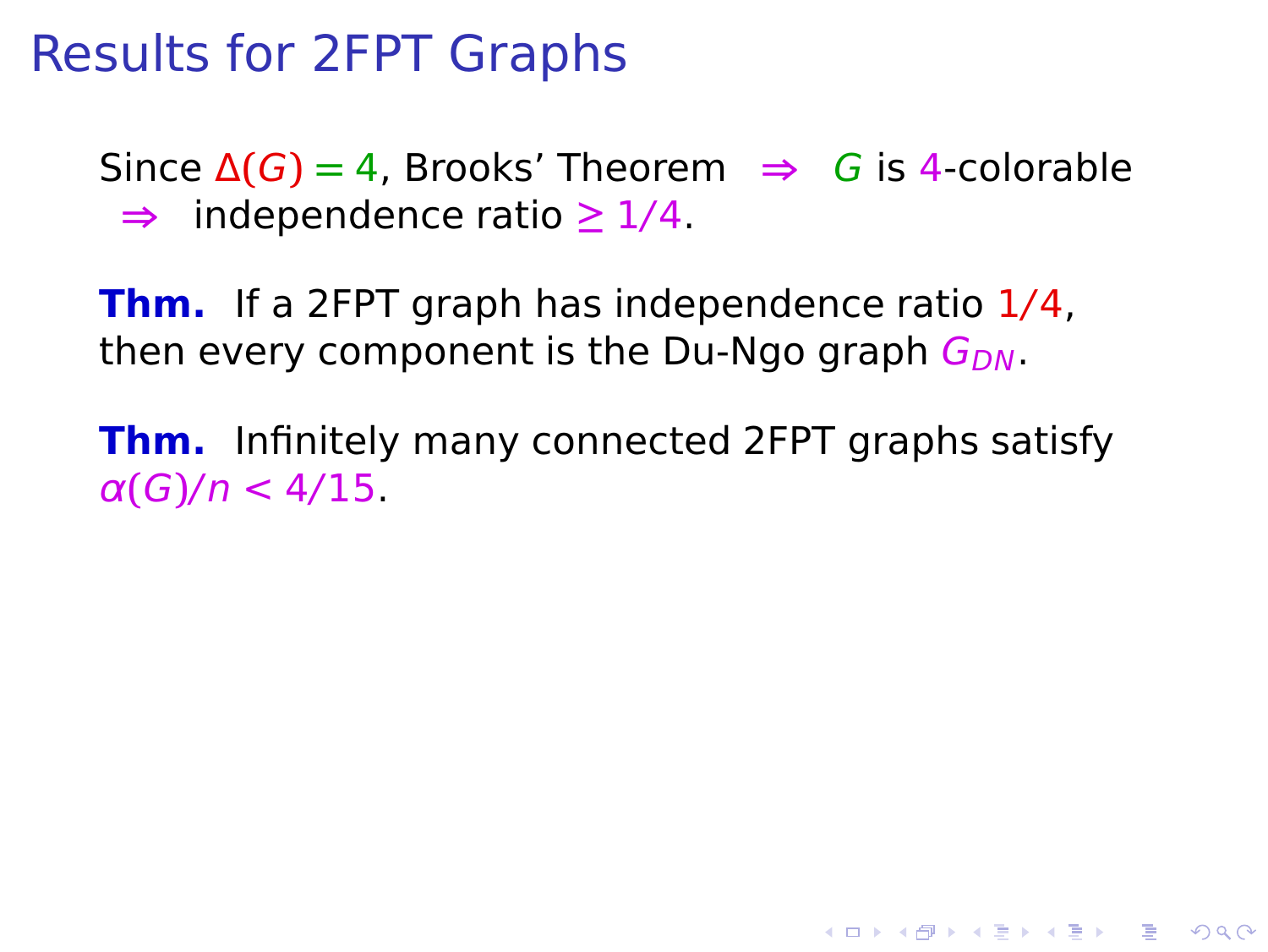Since  $\Delta(G) = 4$ , Brooks' Theorem  $\Rightarrow$  G is 4-colorable **⇒** independence ratio **≥** 1/4.

**Thm.** If a 2FPT graph has independence ratio 1/4, then every component is the Du-Ngo graph  $G_{DN}$ .

**Thm.** Infinitely many connected 2FPT graphs satisfy α**(**G**)**/n < 4/15.

**Conj.** For  $t < 4/15$ , only finitely many connected 2FPT graphs satisfy α**(**G**)**/n **≤** t.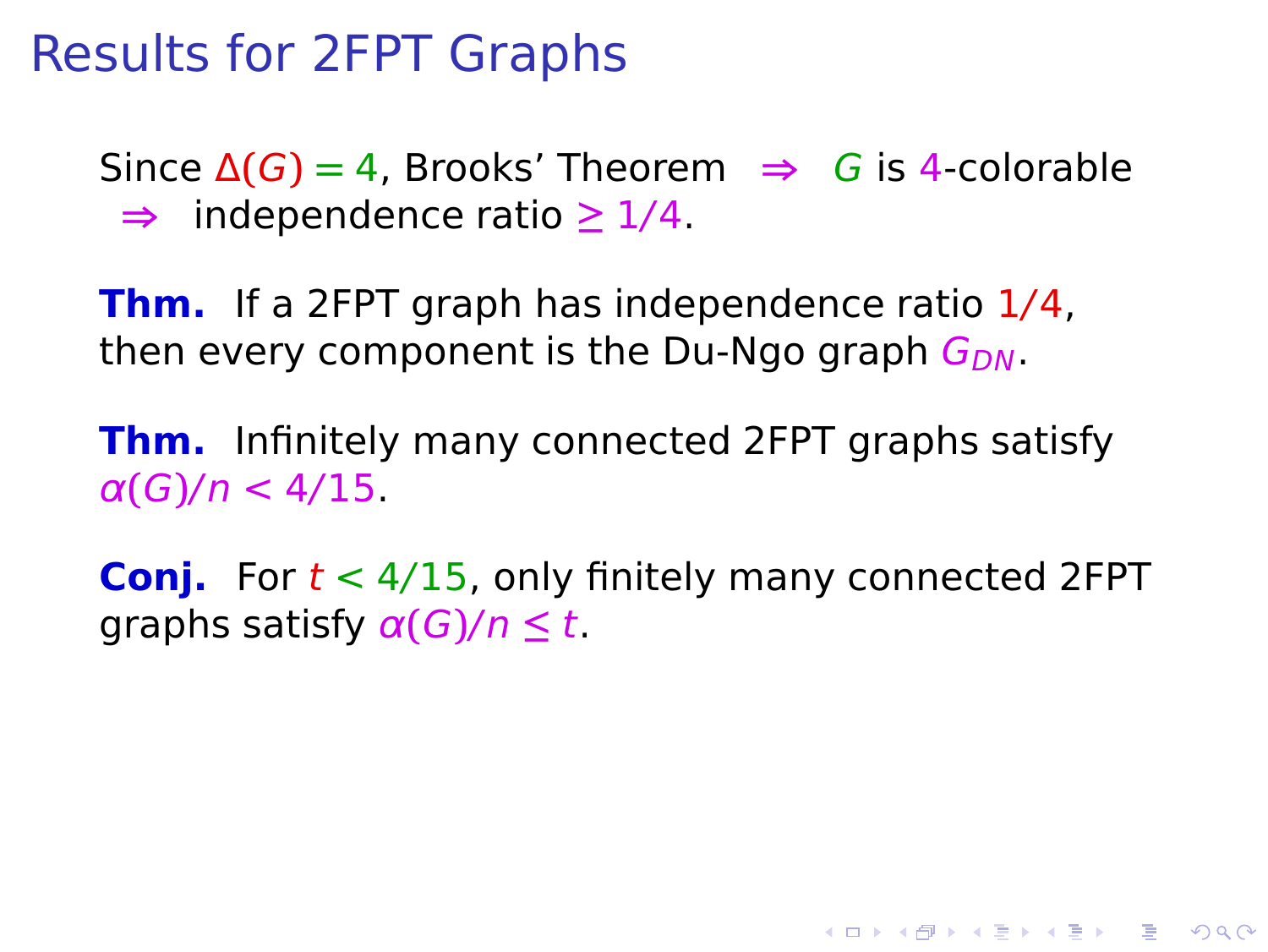Since  $\Delta(G) = 4$ , Brooks' Theorem  $\Rightarrow$  G is 4-colorable **⇒** independence ratio **≥** 1/4.

**Thm.** If a 2FPT graph has independence ratio 1/4, then every component is the Du-Ngo graph  $G_{DN}$ .

**Thm.** Infinitely many connected 2FPT graphs satisfy α**(**G**)**/n < 4/15.

**Conj.** For  $t < 4/15$ , only finitely many connected 2FPT graphs satisfy α**(**G**)**/n **≤** t.

K ロ ▶ K @ ▶ K 할 ▶ K 할 ▶ | 할 | © 9 Q @

**Thm.** For 2FPT graphs, girth 7 **6⇒** indep. ratio 1/3.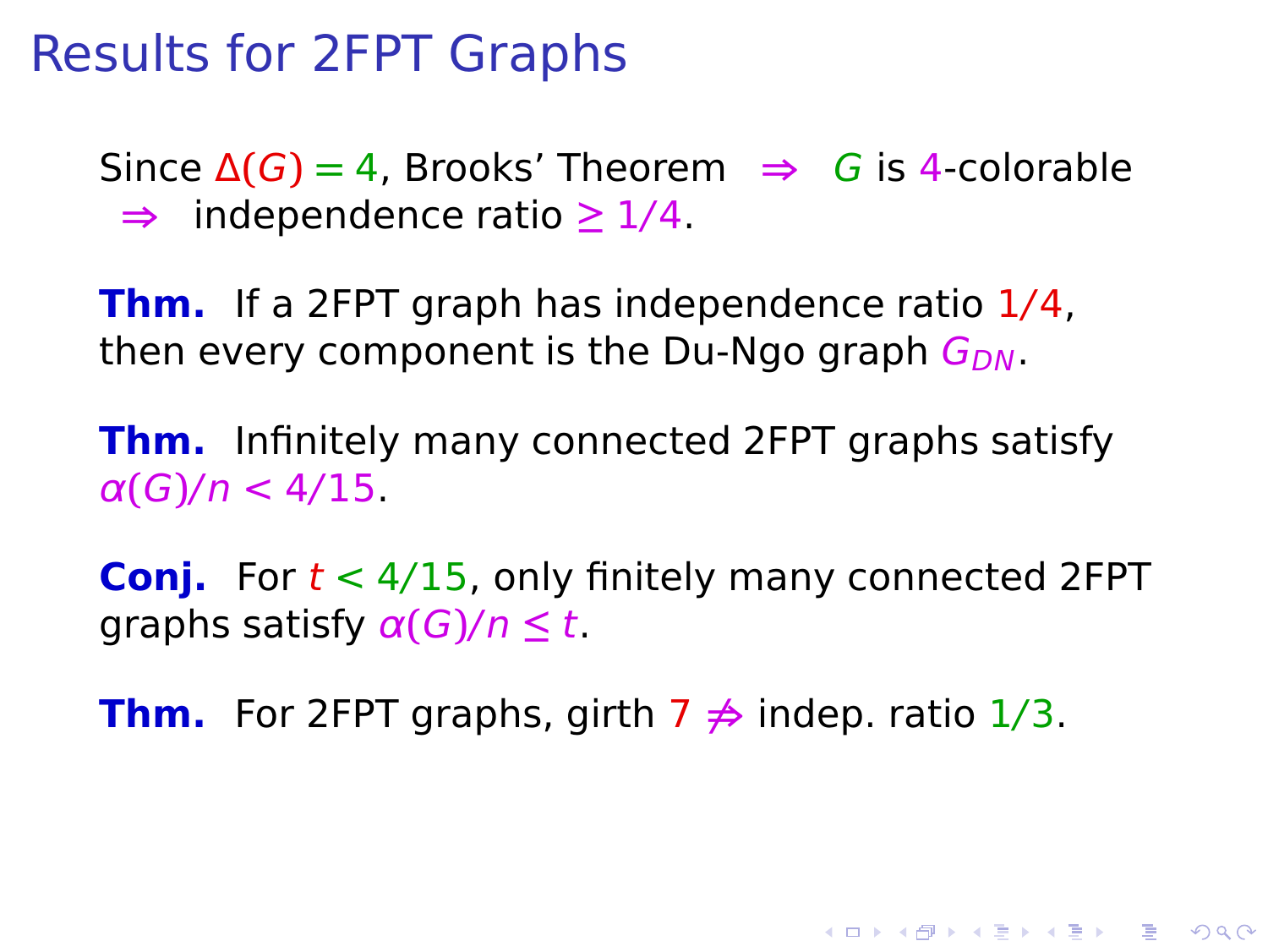Since  $\Delta(G) = 4$ , Brooks' Theorem  $\Rightarrow$  G is 4-colorable **⇒** independence ratio **≥** 1/4.

**Thm.** If a 2FPT graph has independence ratio 1/4, then every component is the Du-Ngo graph  $G_{DN}$ .

**Thm.** Infinitely many connected 2FPT graphs satisfy α**(**G**)**/n < 4/15.

**Conj.** For  $t < 4/15$ , only finitely many connected 2FPT graphs satisfy α**(**G**)**/n **≤** t.

**Thm.** For 2FPT graphs, girth 7 **6⇒** indep. ratio 1/3.

**Conj.** For 2FPT graphs, girth  $\geq 8$  ⇒ indep. ratio  $1/3$ .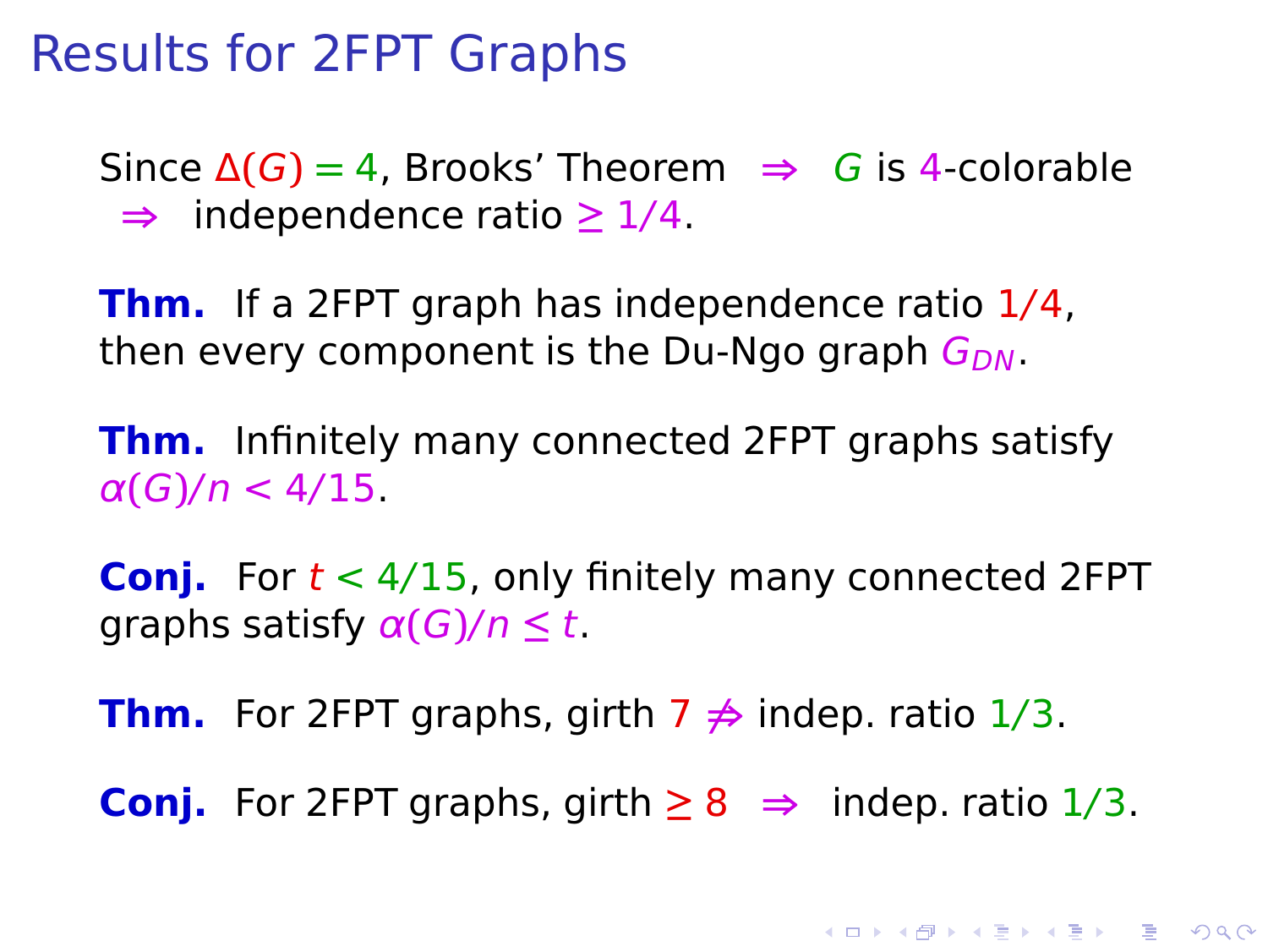## Characterizing 2FPT graphs with  $\alpha(G)/n = 1/4$

K ロ K x 何 K x モ K x モ K → E → D Q Q Q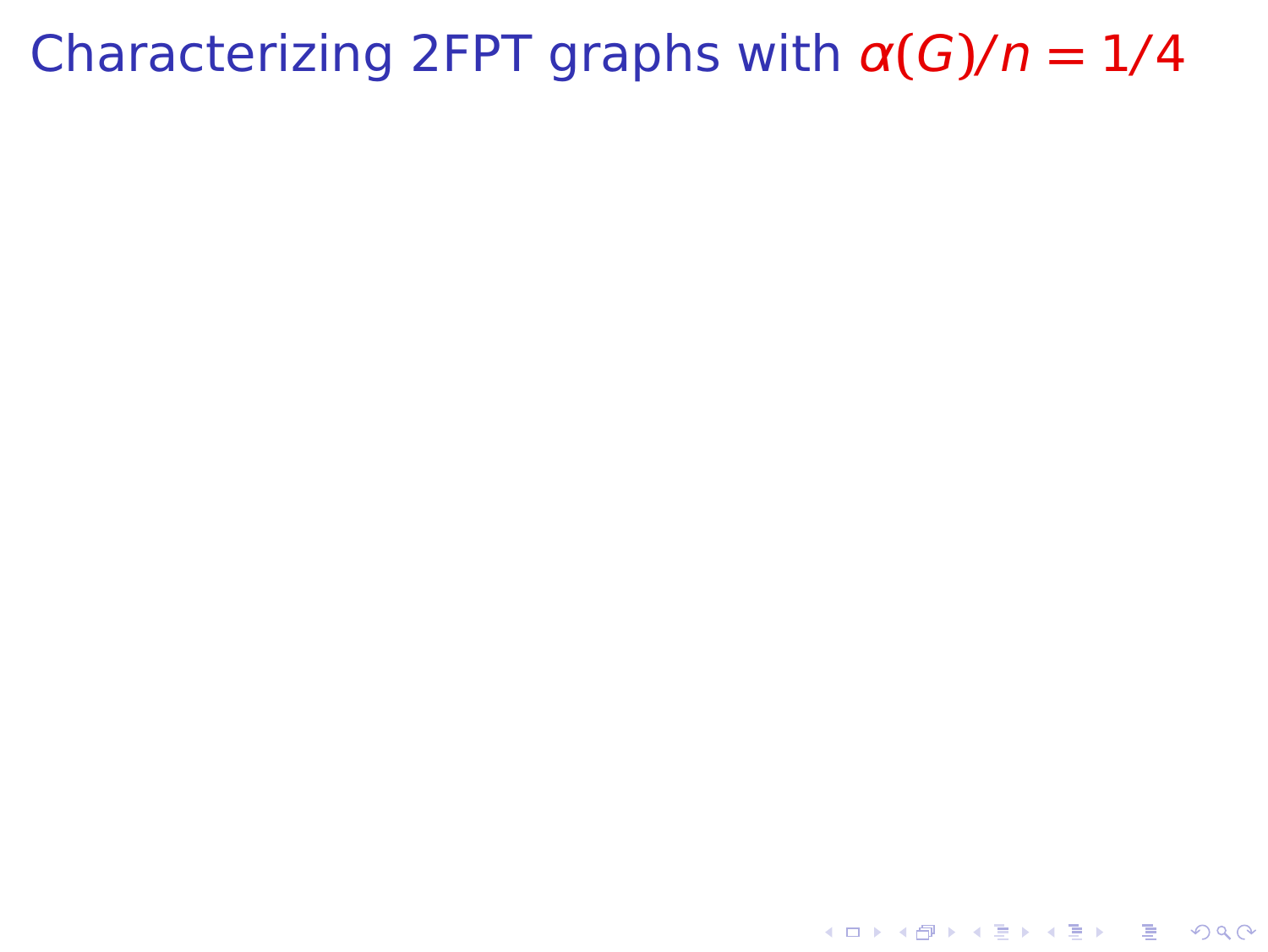Characterizing 2FPT graphs with α**(**G**)**/n **=** 1/4

**Lem.** If  $\exists$  indep. set  $I_0$  with  $3|I_0| > |N(I_0)|$ , then  $\frac{\alpha(G)}{n} > \frac{1}{4}$  $\frac{1}{4}$ .

**Pf.** G connected  $\Rightarrow$  can add **x** to **I** with nbr in  $N(I)$ . Adding  $|I|$  to  $3|I| \ge |N(I)| + 1 \Rightarrow |I| \ge (n+1)/4$ .

**YO A REPART AND YOUR**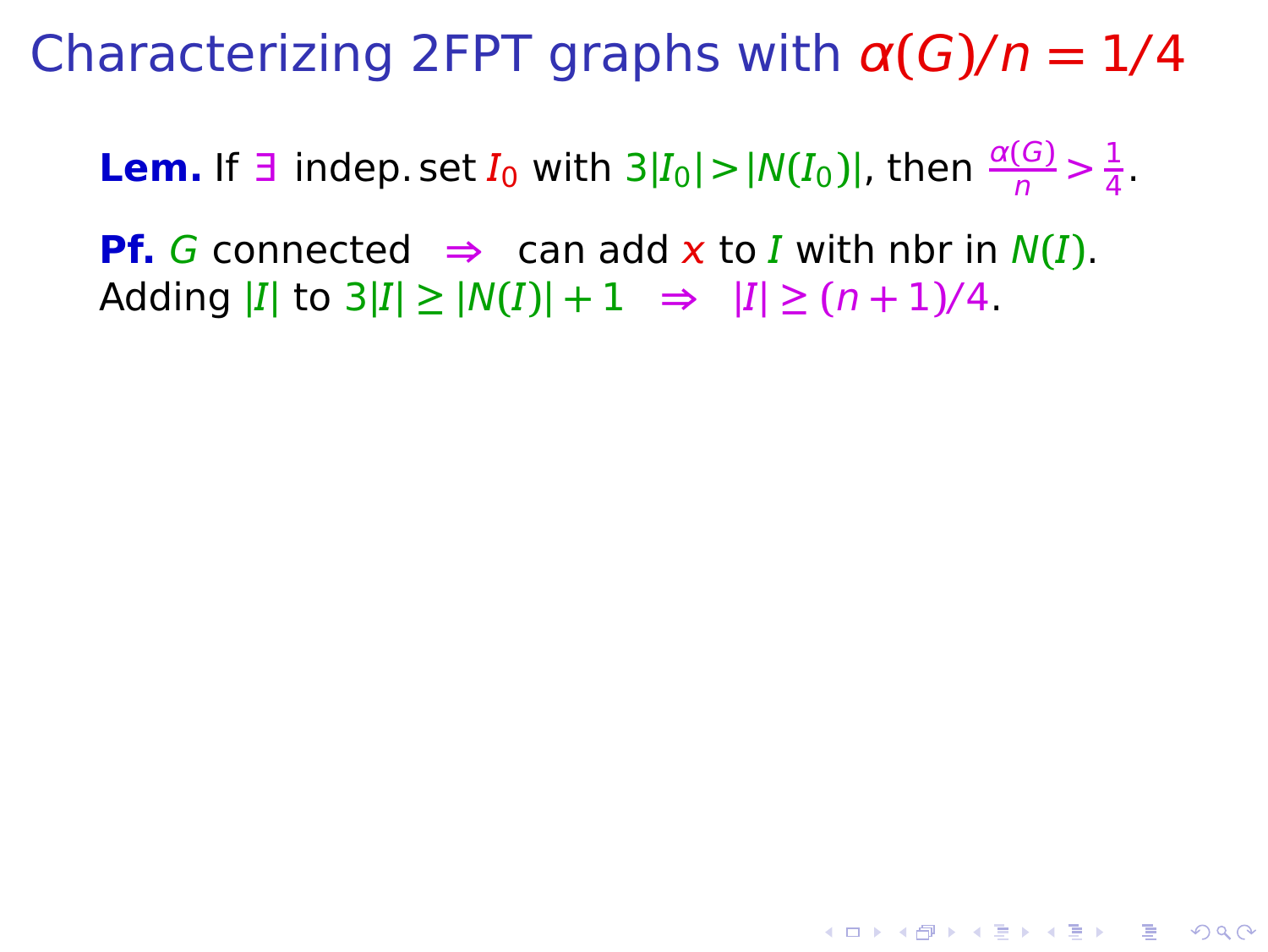Characterizing 2FPT graphs with α**(**G**)**/n **=** 1/4

**Lem.** If  $\exists$  indep. set  $I_0$  with  $3|I_0| > |N(I_0)|$ , then  $\frac{\alpha(G)}{n} > \frac{1}{4}$  $\frac{1}{4}$ .

**Pf.** G connected  $\Rightarrow$  can add **x** to **I** with nbr in  $N(I)$ .  $|I| \to 3|I| \ge |N(I)| + 1 \Rightarrow |I| \ge (n+1)/4$ .

**Lem.** A copy of  $K_4$  in G arises only as a 4-cycle in  $G_1$ plus chords from distinct triples.

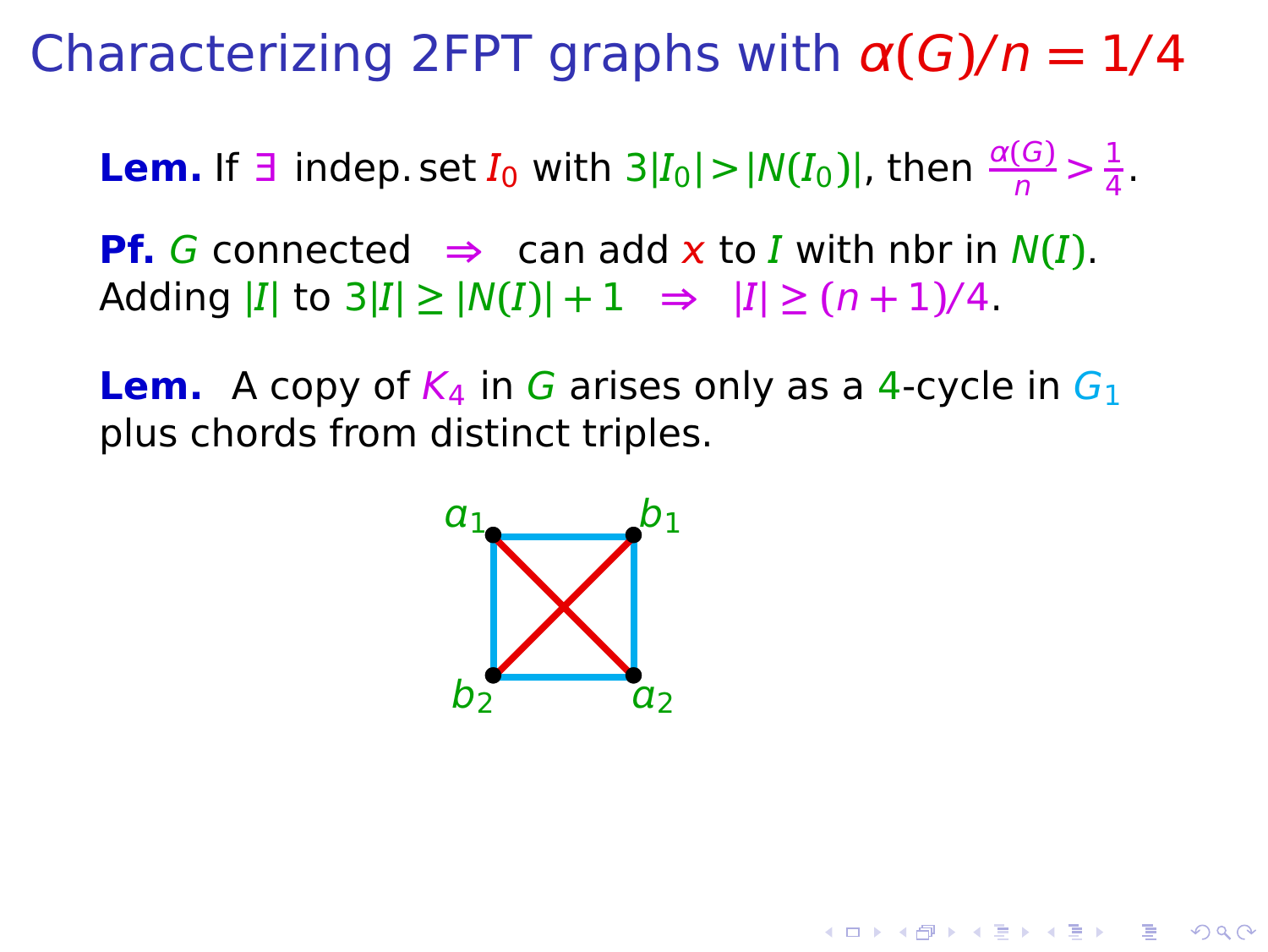Characterizing 2FPT graphs with α**(**G**)**/n **=** 1/4

**Lem.** If  $\exists$  indep. set  $I_0$  with  $3|I_0| > |N(I_0)|$ , then  $\frac{\alpha(G)}{n} > \frac{1}{4}$  $\frac{1}{4}$ .

**Pf.** G connected  $\Rightarrow$  can add **x** to **I** with nbr in  $N(I)$ .  $|I| \to 3|I| \ge |N(I)| + 1 \Rightarrow |I| \ge (n+1)/4$ .

**Lem.** A copy of  $K_4$  in G arises only as a 4-cycle in  $G_1$ plus chords from distinct triples.



**Lem.** If G has a bonus 4-clique, then  $\alpha(G) > n/4$ . **Pf.** Set  $I_0 = \{b_1, a_3, c_3\}$ .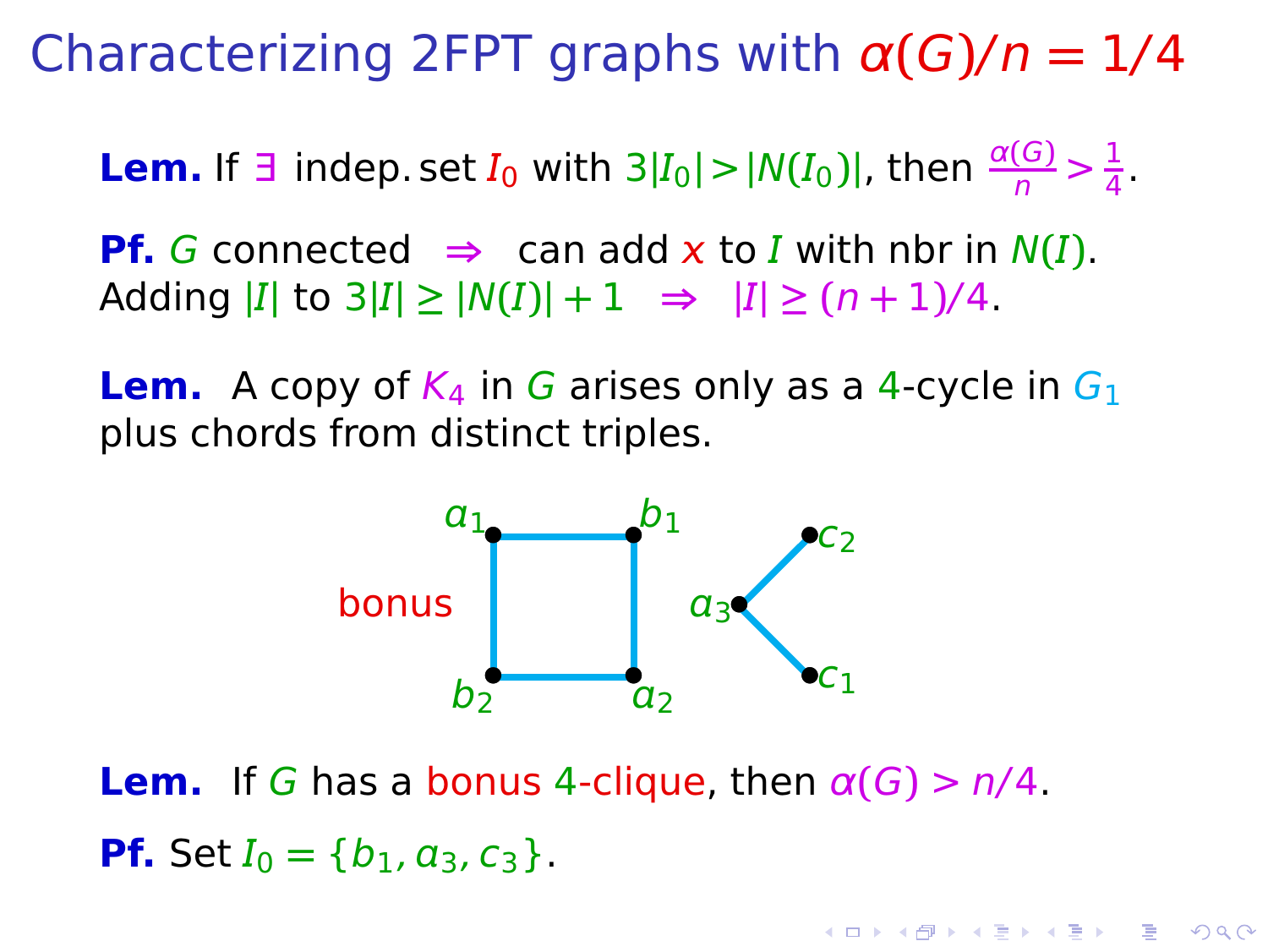**Lem.** If G is 4-reg. with no 4-clique, then ∃ indep. set *I* with  $3|I| > |N(I)|$  or with  $3|I| = N(I)$  and  $|I| < n/4$ .

**Pf.** (Idea) Find even cycle C with at most one chord. If  $|V(C)| \neq n/2$ , then one indep. set using half of  $V(C)$  has the desired property.  $|V(C)| = n/2$  is a special case.

**YO A REPART AND YOUR**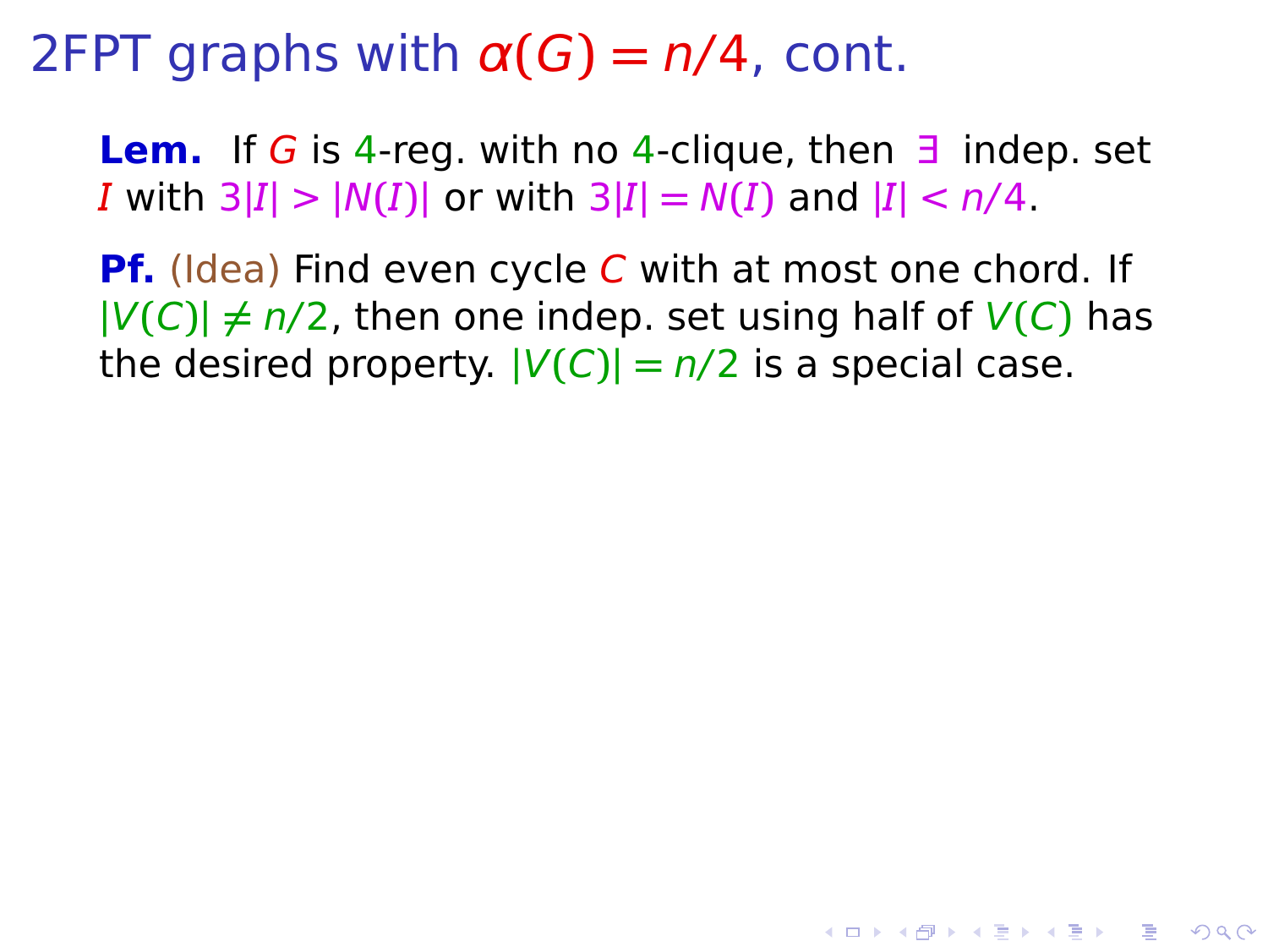**Lem.** If G is 4-reg. with no 4-clique, then ∃ indep. set *I* with  $3|I| > |N(I)|$  or with  $3|I| = N(I)$  and  $|I| < n/4$ .

**Pf.** (Idea) Find even cycle C with at most one chord. If  $|V(C)| \neq n/2$ , then one indep. set using half of  $V(C)$  has the desired property.  $|V(C)| = n/2$  is a special case.

• When G has 4-cliques, algorithm produces I such that 1) **∪** N**()** contains all 4-cliques and 2a)  $3|I| > |N(I)|$  or 2b)  $3|I| = N(I)$  and  $|I| < n/4$ .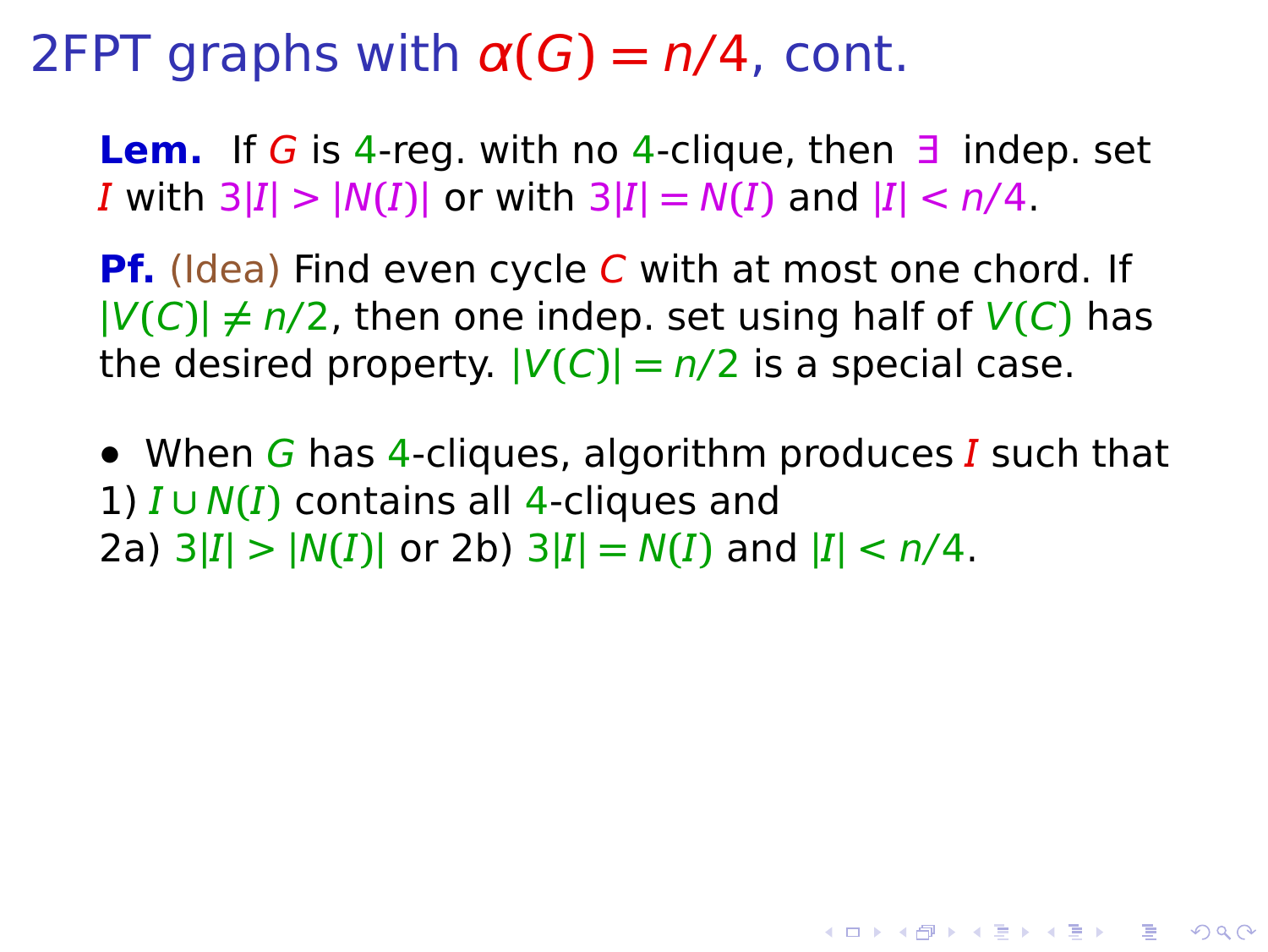**Lem.** If G is 4-reg. with no 4-clique, then ∃ indep. set *I* with  $3|I| > |N(I)|$  or with  $3|I| = N(I)$  and  $|I| < n/4$ .

**Pf.** (Idea) Find even cycle C with at most one chord. If  $|V(C)| \neq n/2$ , then one indep. set using half of  $V(C)$  has the desired property.  $|V(C)| = n/2$  is a special case.

• When G has 4-cliques, algorithm produces I such that 1) **∪** N**()** contains all 4-cliques and 2a)  $3|I| > |N(I)|$  or 2b)  $3|I| = N(I)$  and  $|I| < n/4$ .

**Thm.**  $\alpha(G) > n/4$ .

**Pf.** Continue giving I a vertex  $x \in I \cup N(I)$  adding least to  $N(I)$ . Claim: Last step adds  $\leq 2$  to  $N(I)$ , so  $3|I| > |N(I)|$ .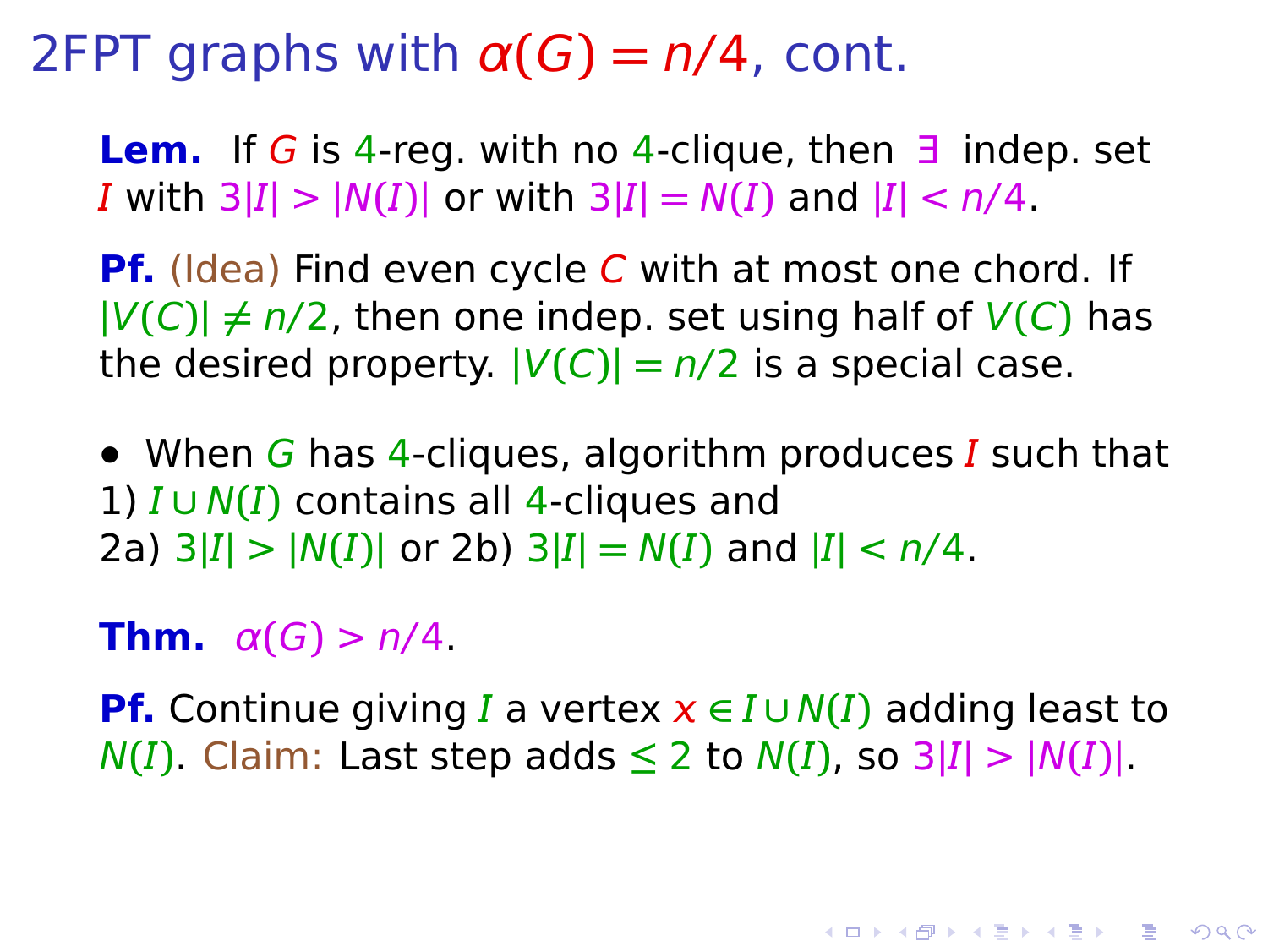**Lem.** If G is 4-reg. with no 4-clique, then ∃ indep. set *I* with  $3|I| > |N(I)|$  or with  $3|I| = N(I)$  and  $|I| < n/4$ .

**Pf.** (Idea) Find even cycle C with at most one chord. If  $|V(C)| \neq n/2$ , then one indep. set using half of  $V(C)$  has the desired property.  $|V(C)| = n/2$  is a special case.

• When G has 4-cliques, algorithm produces I such that 1) **∪** N**()** contains all 4-cliques and 2a)  $3|I| > |N(I)|$  or 2b)  $3|I| = N(I)$  and  $|I| < n/4$ .

#### **Thm.**  $\alpha(G) > n/4$ .

**Pf.** Continue giving I a vertex  $x \in I \cup N(I)$  adding least to  $N(I)$ . Claim: Last step adds  $\leq 2$  to  $N(I)$ , so  $3|I| > |N(I)|$ .

If not, and last added x adds  $u$ ,  $v$ , w to  $N(I)$ , then  $u$ ,  $v$ , or w also adds  $3$  to  $N(I)$ , so  $\{u, v, w, x\}$  is a 4-clique.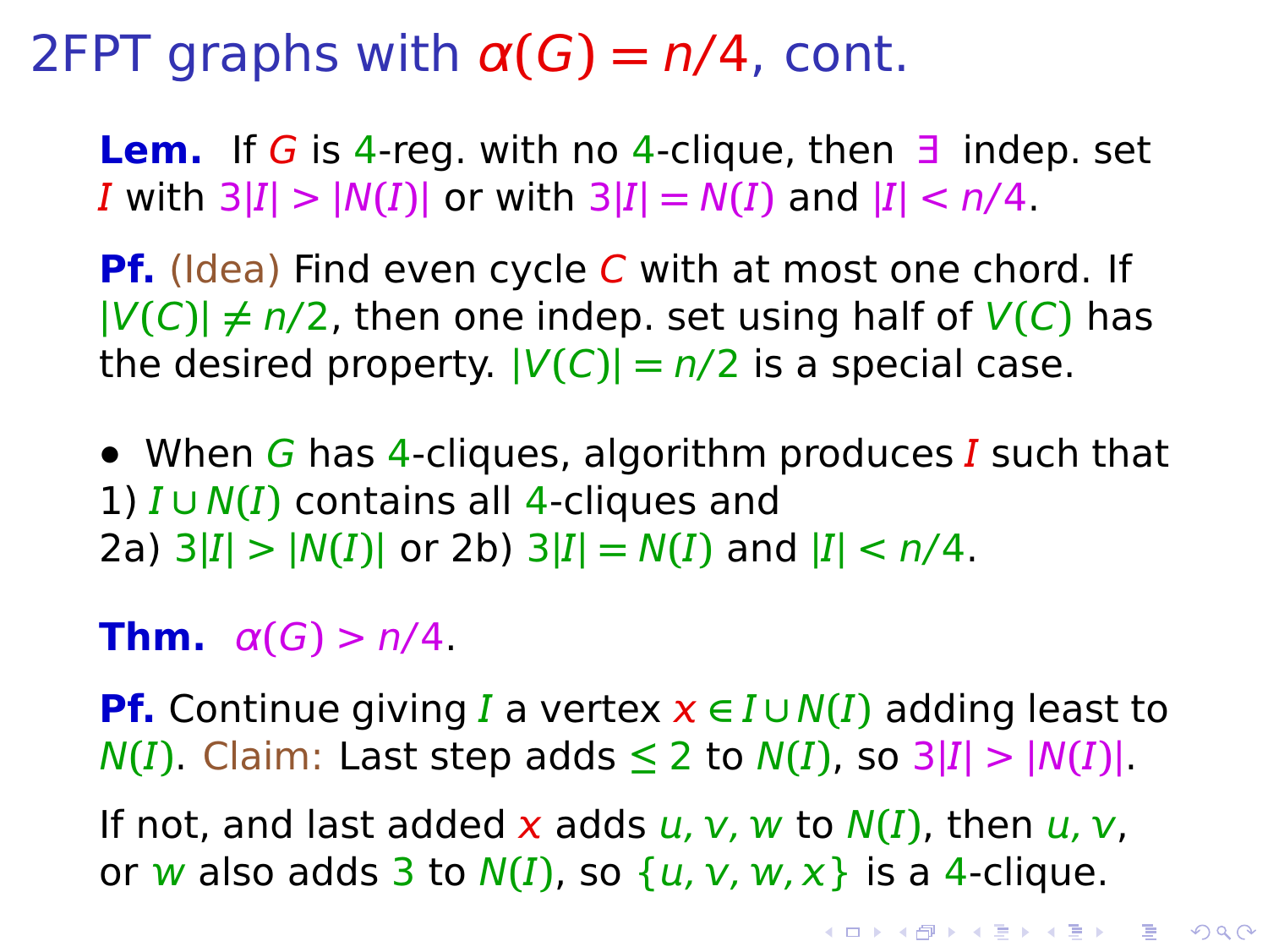K ロ ▶ K @ ▶ K 할 ▶ K 할 ▶ 이 할 → 9 Q Q →

Construction: First build  $R_i$  with root  $r_i$  for  $i \geq 0$ .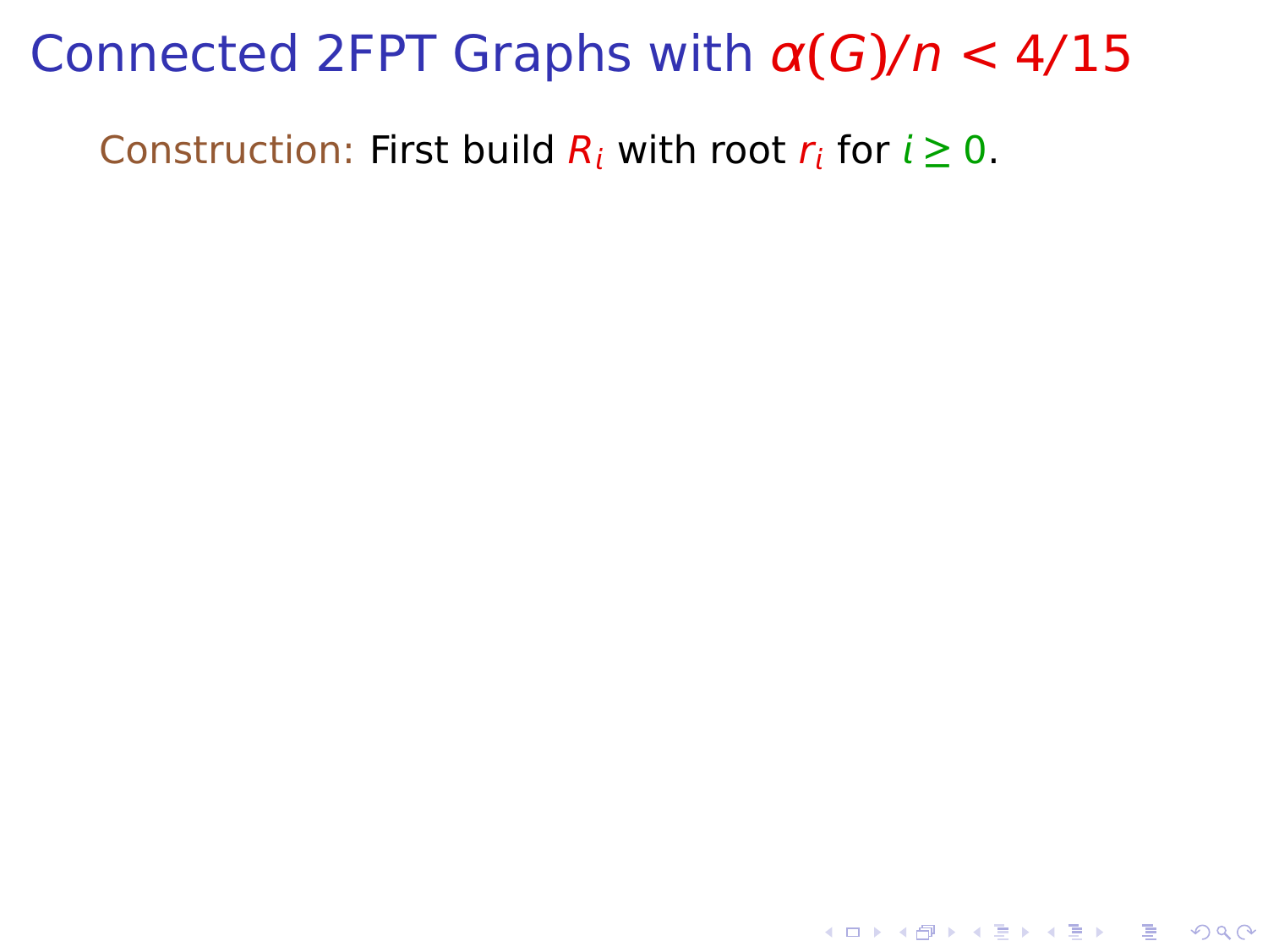**K ロ ▶ K 何 ▶ K ヨ ▶ K ヨ ▶** 

 $299$ 

÷.

Construction: First build  $R_i$  with root  $r_i$  for  $i \geq 0$ .

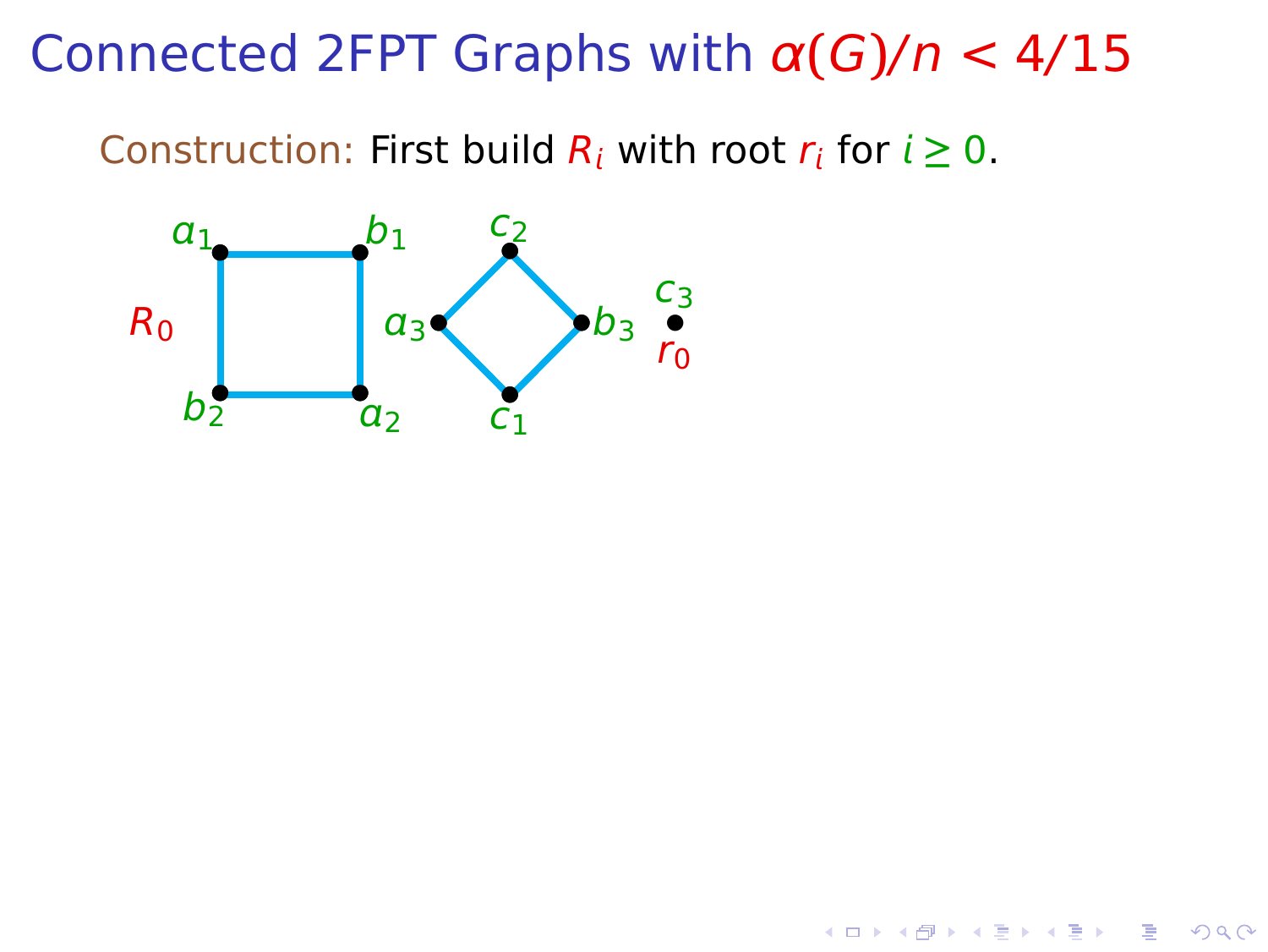Construction: First build  $R_i$  with root  $r_i$  for  $i \geq 0$ .

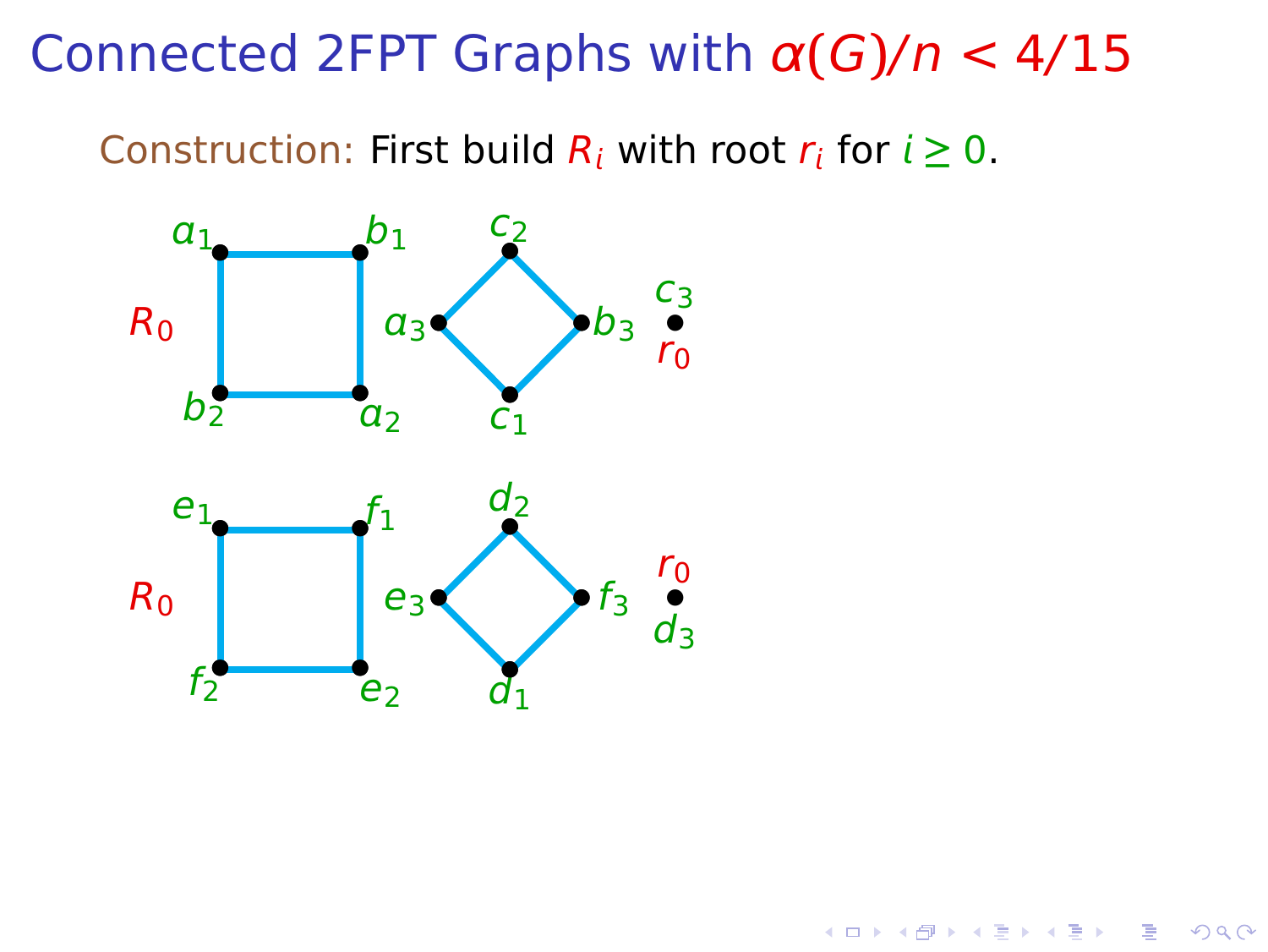Construction: First build  $R_i$  with root  $r_i$  for  $i \geq 0$ .



 $290$ 

メロトメ 伊 トメ ミトメ ミト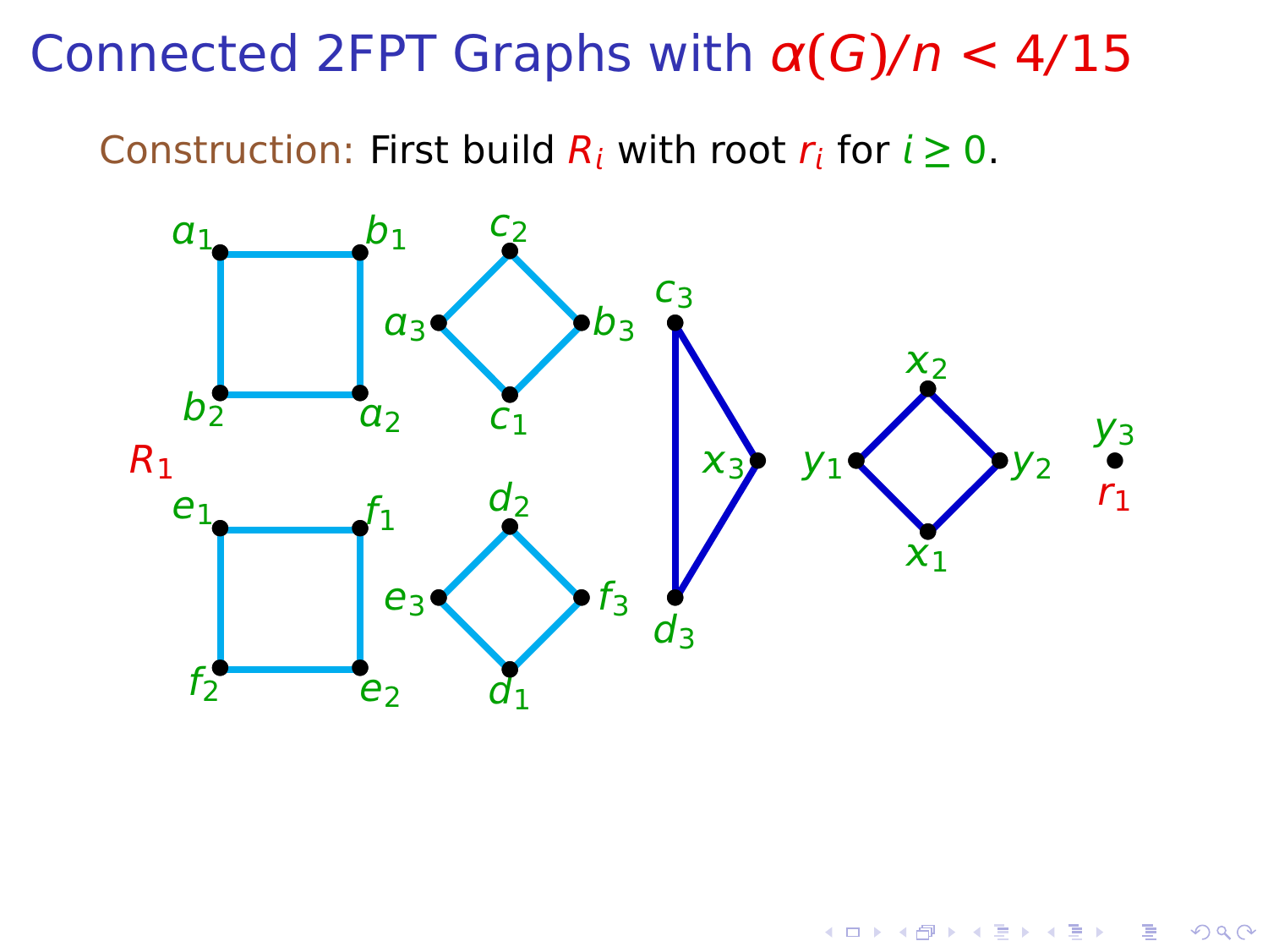Construction: First build  $R_i$  with root  $r_i$  for  $i \ge 0$ .



 $n_i = 15(2^i) - 6$  ( $n_0 = 9$ )  $R_i$  is 2-factor on  $R_i - r_i$  plus  $n_i/3$  disjoint triangles.  $\alpha(R_i - r_i) = 4(2^i) - 2$ , using no nbrs of  $r_i$ . ( $\alpha_0 = 2$ ). イロメ イ押メ イヨメ イヨメ

 $QQ$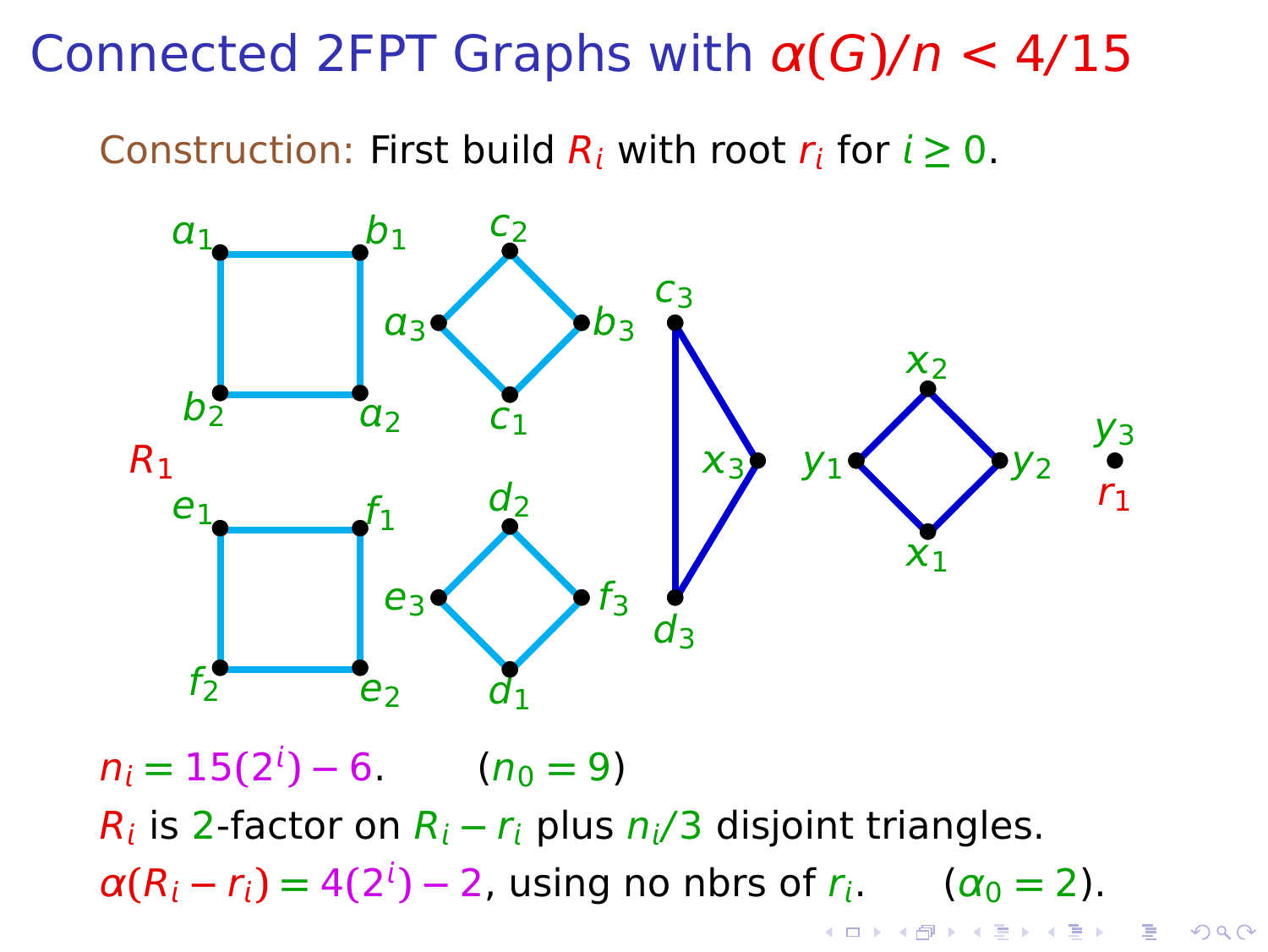# The graph  $Q_i$

 $|V(Q_i)| = 3|V(R_i)|$  and  $\alpha(Q_i) = 3\alpha(R_i) + 1$ 



K ロ ▶ K @ ▶ K 콜 ▶ K 콜 ▶ 『 콜 │ ⊙ Q Q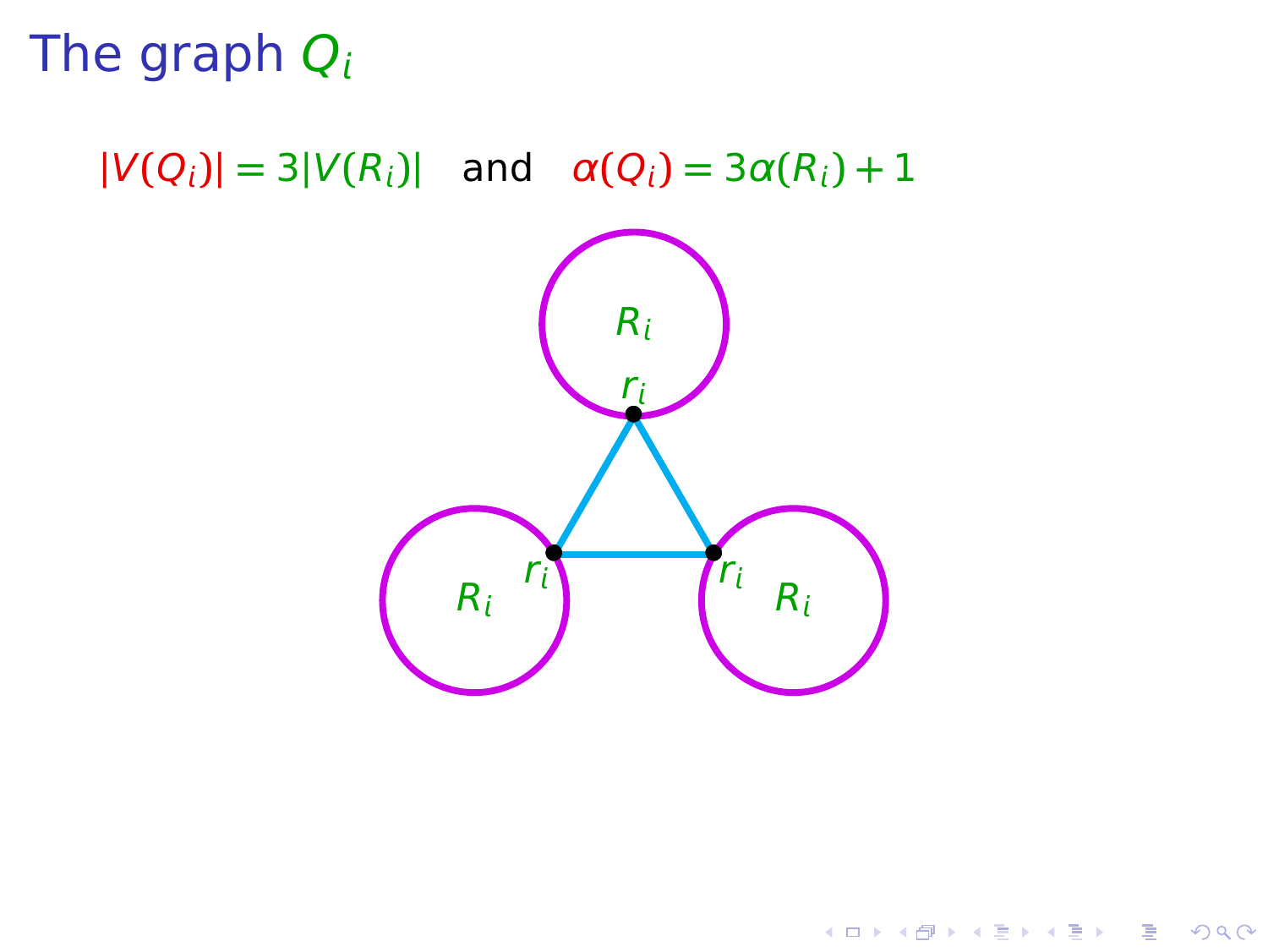# The graph  $Q_i$

 $|V(Q_i)| = 3|V(R_i)|$  and  $\alpha(Q_i) = 3\alpha(R_i) + 1$ 



K ロ ▶ K @ ▶ K 콜 ▶ K 콜 ▶ 『 콜 │ ⊙ Q Q

<span id="page-32-0"></span>**Thm.** 2FPT graph  $Q_i$  has indep. ratio  $\frac{4(2^{i})-5/3}{15(2^{i})-6}$ <del>1</del>5(2<sup>*i*</sup>)−6</sub>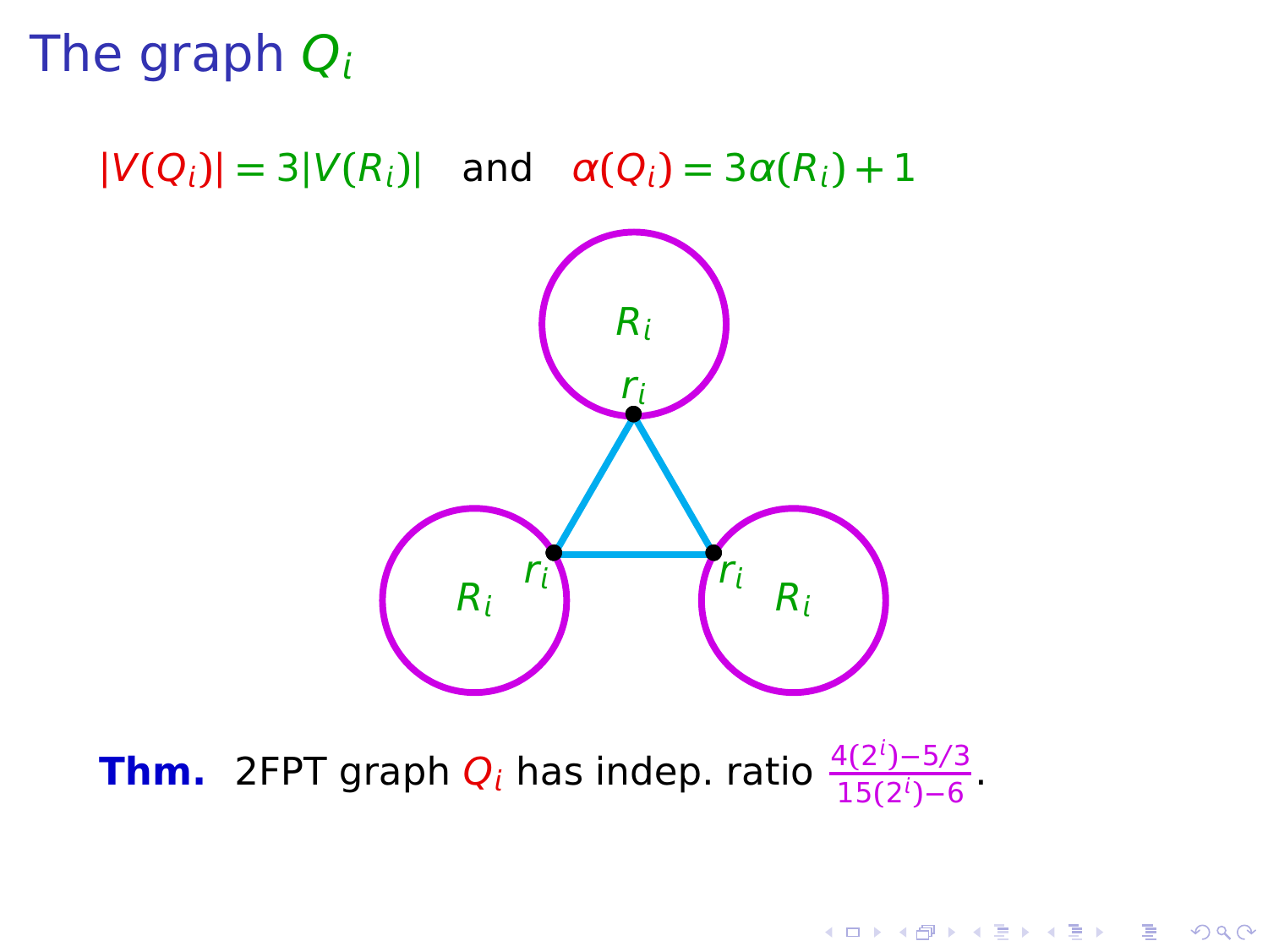<span id="page-33-0"></span>**Def.** (Alon [1998], Fellows [1990]) A graph G is strongly r-colorable if for every partition of V**(**G**)** into sets of size  $r$ ,  $G$  has a proper  $r$ -coloring with no color appearing twice in one set of the partition.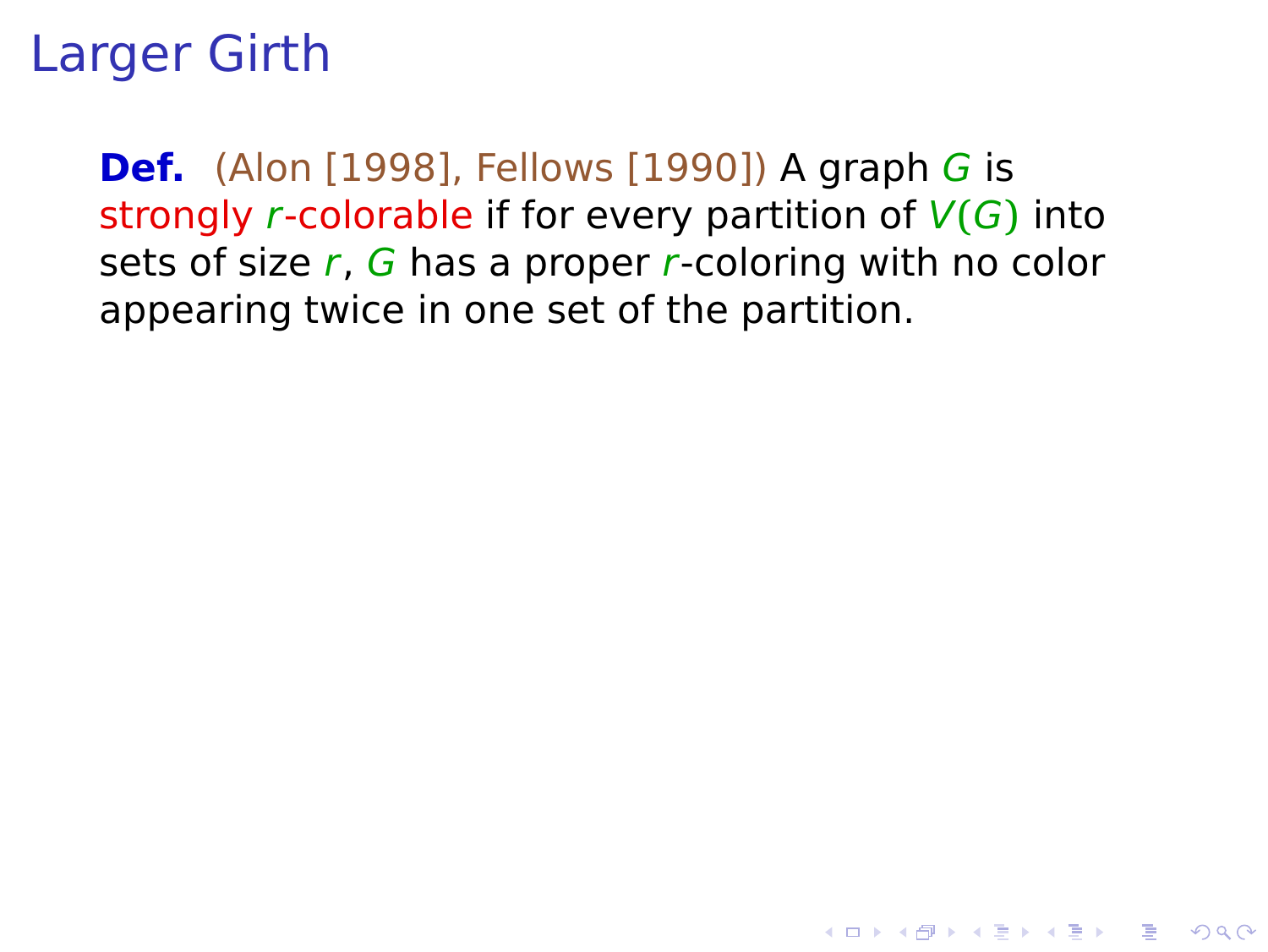**Def.** (Alon [1998], Fellows [1990]) A graph G is strongly r-colorable if for every partition of V**(**G**)** into sets of size  $r$ ,  $G$  has a proper  $r$ -coloring with no color appearing twice in one set of the partition.

Erdös's question: Are triangle-free 2-regular graphs strongly 3-colorable?

**YO A REPART AND YOUR**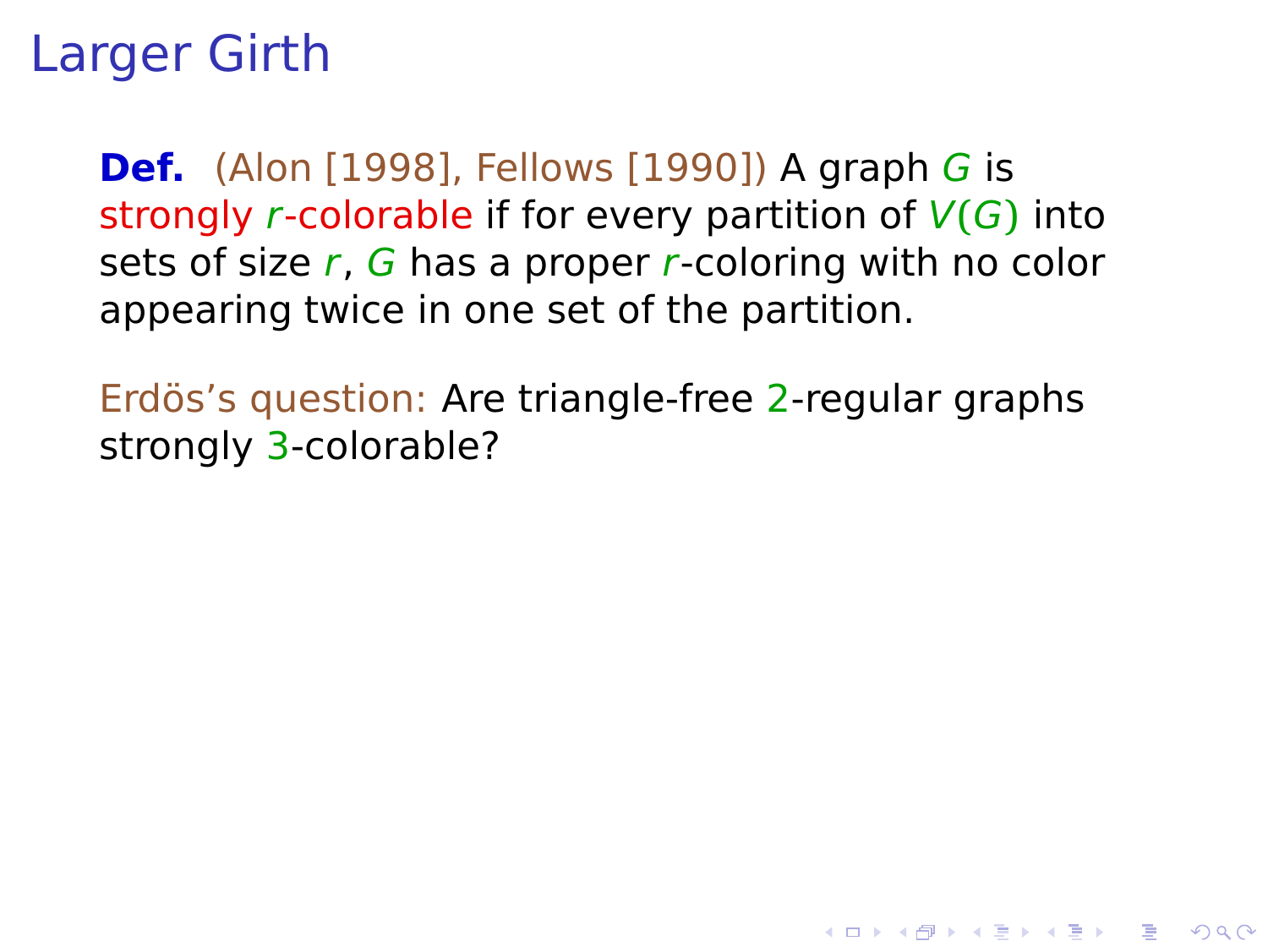**Def.** (Alon [1998], Fellows [1990]) A graph G is strongly r-colorable if for every partition of V**(**G**)** into sets of size  $r$ ,  $G$  has a proper  $r$ -coloring with no color appearing twice in one set of the partition.

Erdös's question: Are triangle-free 2-regular graphs strongly 3-colorable?

**Thm.** 2-regular graphs with girth 7 need not be strongly 3-colorable. They may have indep. ratio  $\frac{1}{3}$  $\frac{1}{3}$ .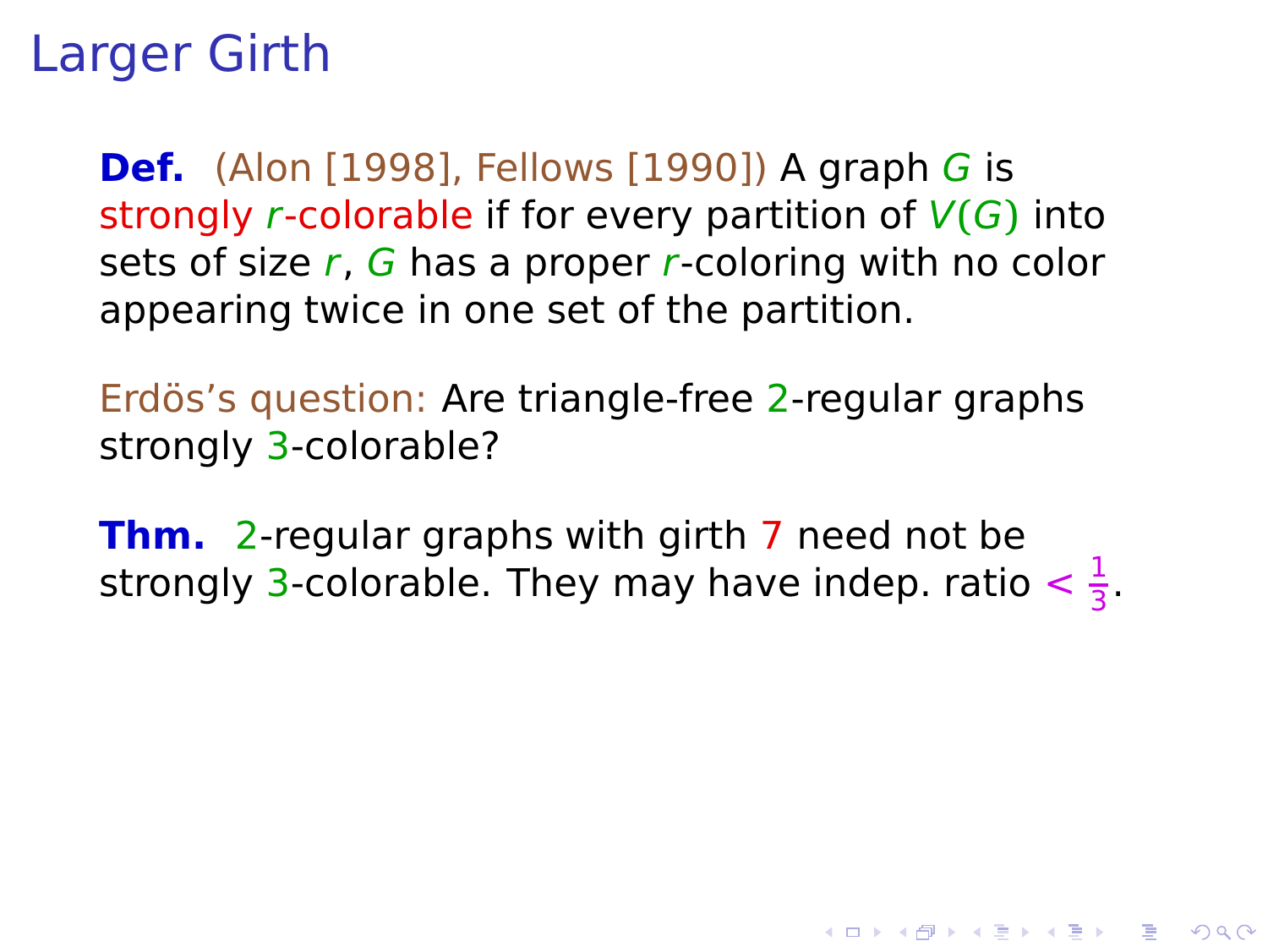**Def.** (Alon [1998], Fellows [1990]) A graph G is strongly r-colorable if for every partition of V**(**G**)** into sets of size  $r$ ,  $G$  has a proper  $r$ -coloring with no color appearing twice in one set of the partition.

Erdös's question: Are triangle-free 2-regular graphs strongly 3-colorable?

**Thm.** 2-regular graphs with girth 7 need not be strongly 3-colorable. They may have indep. ratio  $\frac{1}{3}$  $\frac{1}{3}$ .

<span id="page-36-0"></span>**Conj.** 2-regular graphs with girth **≥** 8 are strongly 3-colorable.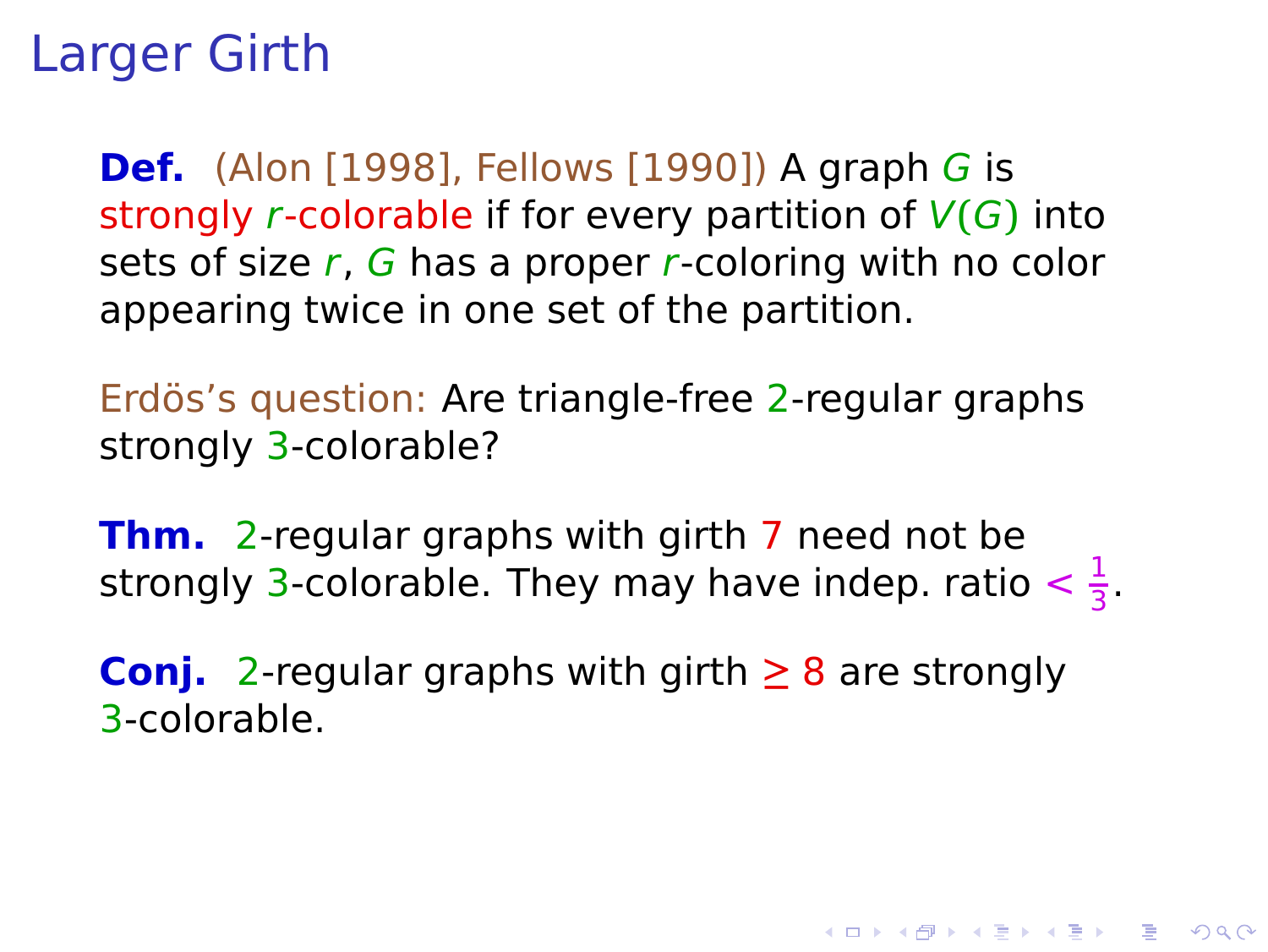Girth 7 and indep. ratio  $< 1/3$ 

**Thm.** connected 2FPT graph w. girth 7 and  $\frac{\alpha(G)}{n} = \frac{20}{63}$ .



K ロ ▶ K @ ▶ K 할 ▶ K 할 ▶ (할 수 있어 안

<span id="page-37-0"></span>An indep. set has **≤** 2 vertices from the 7-cycle.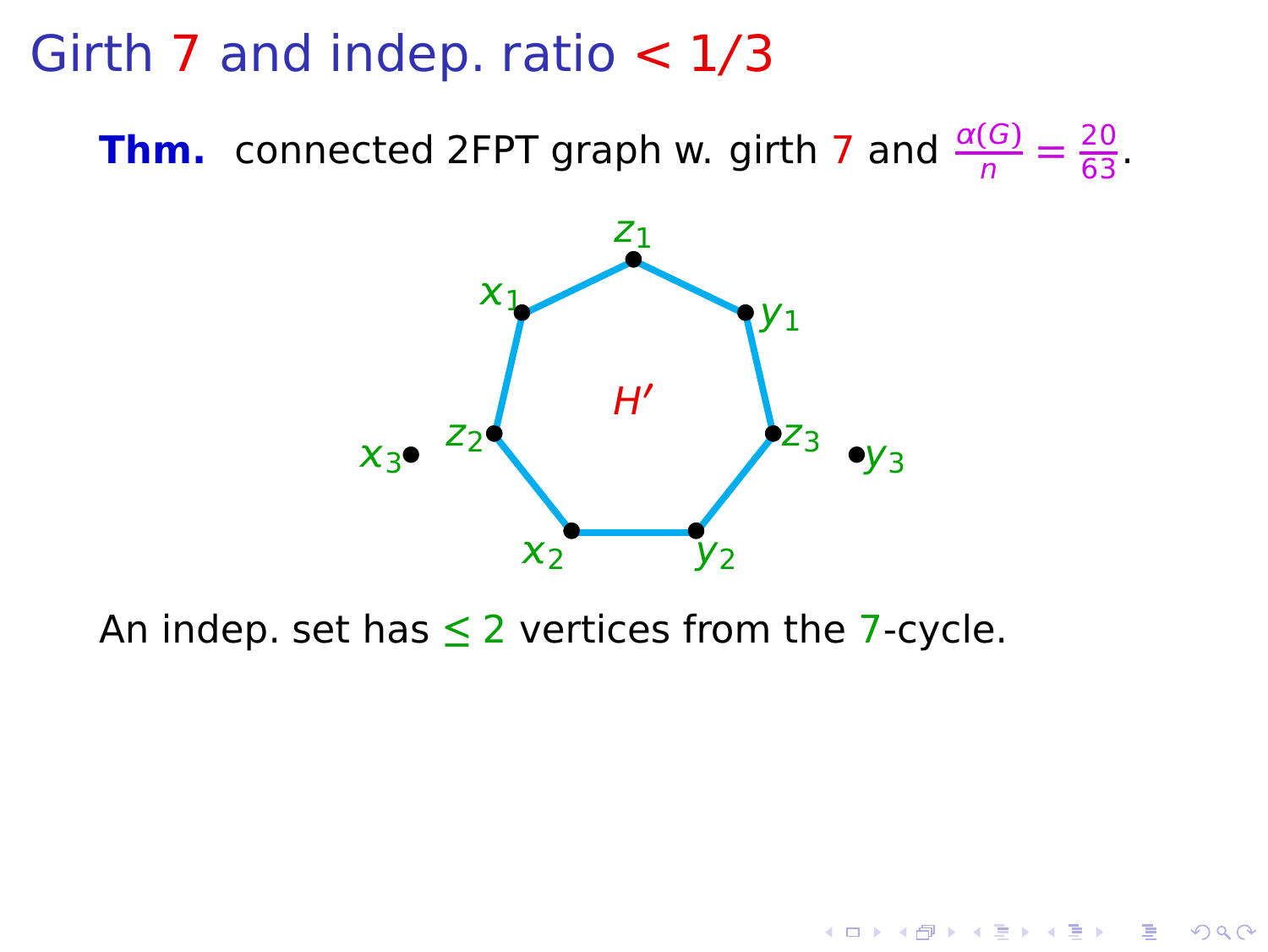#### Girth 7 and indep. ratio  $<$  1/3

**Thm.** connected 2FPT graph w. girth 7 and  $\frac{\alpha(G)}{n} = \frac{20}{63}$ .



An indep. set has **≤** 2 vertices from the 7-cycle.

<span id="page-38-0"></span>Take 7k copies of H**′** . For 0 **≤** j **≤** k **−** 1, add two cycles: on copies  $7j + 1, ..., 7j + 7$  mod  $7k$  of  $x_3$ , on copies  $7j$ , ...,  $7j + 6$  mod  $7k$ ) of  $y_3$ .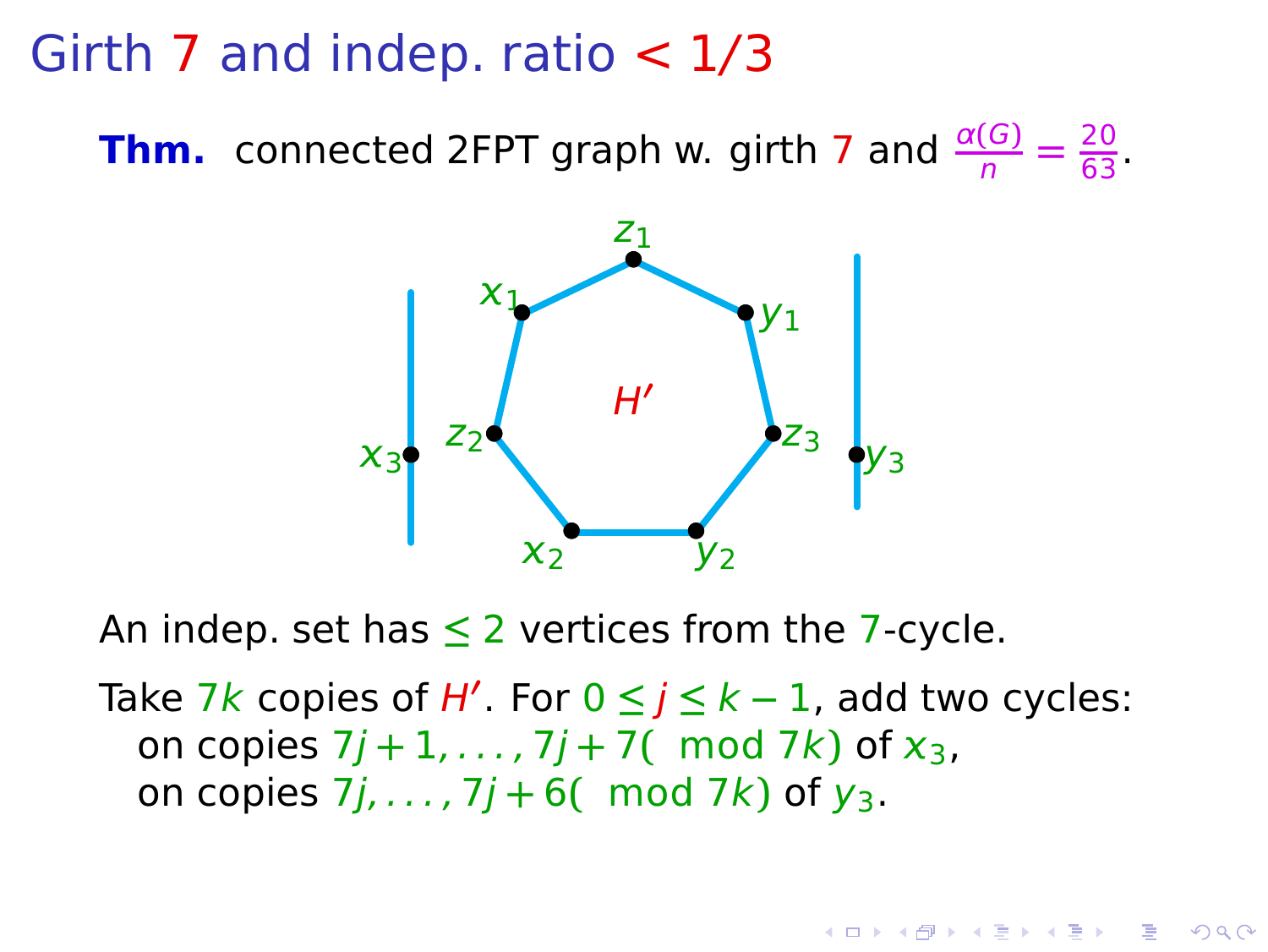#### Girth 7 and indep. ratio  $<$  1/3

**Thm.** connected 2FPT graph w. girth 7 and  $\frac{\alpha(G)}{n} = \frac{20}{63}$ .



An indep. set has **≤** 2 vertices from the 7-cycle.

Take 7k copies of H**′** . For 0 **≤** j **≤** k **−** 1, add two cycles: on copies  $7j + 1, ..., 7j + 7$  mod  $7k$  of  $x_3$ , on copies  $7j$ , ...,  $7j + 6$  (mod  $7k$ ) of  $y_3$ .

<span id="page-39-0"></span>Each added 7-cycle contributes at most 3 vertices. **∴** each group of 7 copies of H**′** contri[bu](#page-38-0)[te](#page-40-0)[s](#page-36-0) [a](#page-39-0)[t](#page-40-0) [m](#page-33-0)[o](#page-40-0)[s](#page-32-0)[t](#page-33-0) [2](#page-40-0)[0](#page-0-0)[.](#page-44-0)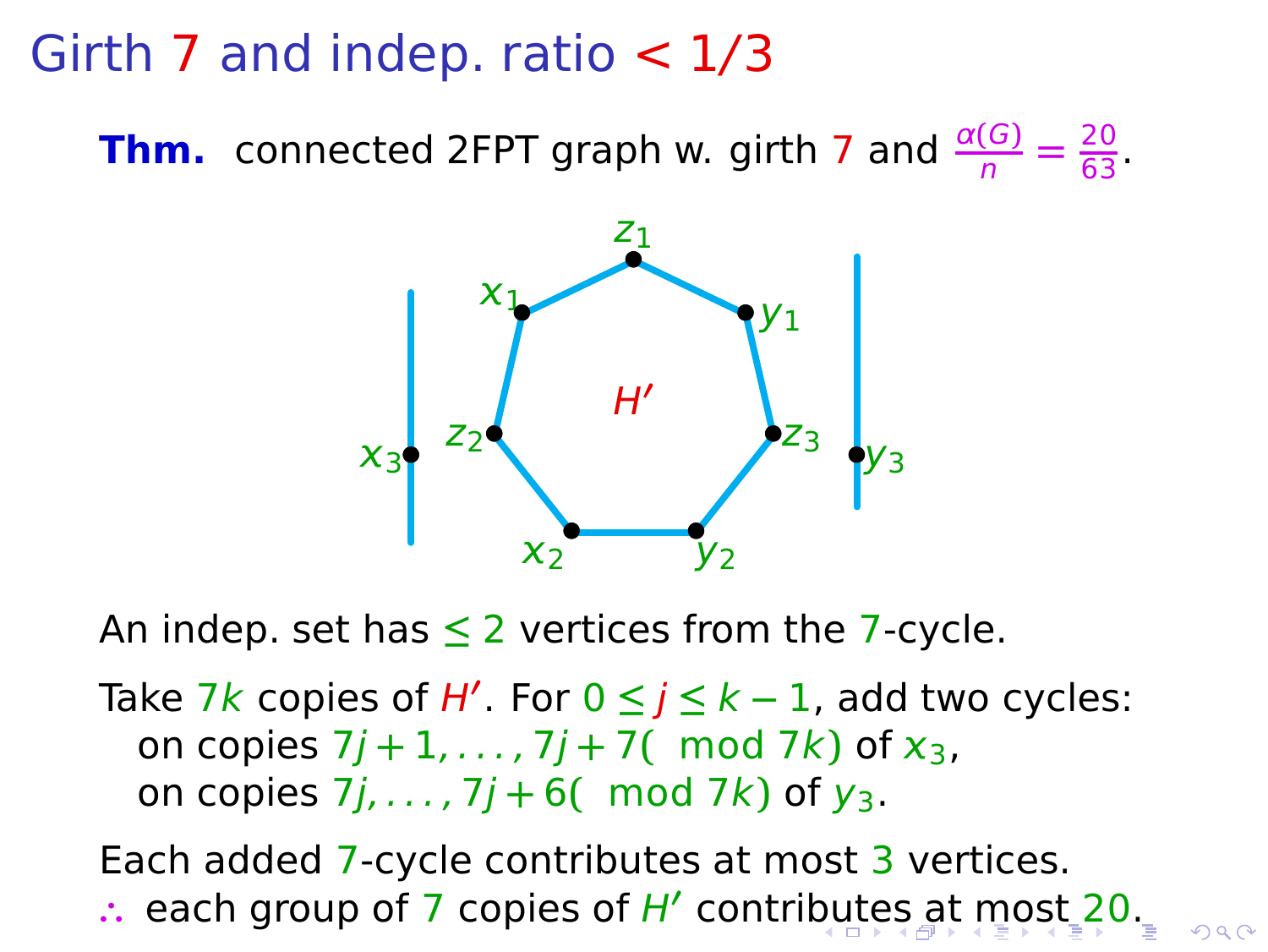<span id="page-40-0"></span>**Thm.** If  $G_1$  and  $G_2$  are graphs whose components have at most s vertices, then  $G_1 \cup G_2$  is s-choosable.

**YO A REPART AND YOUR**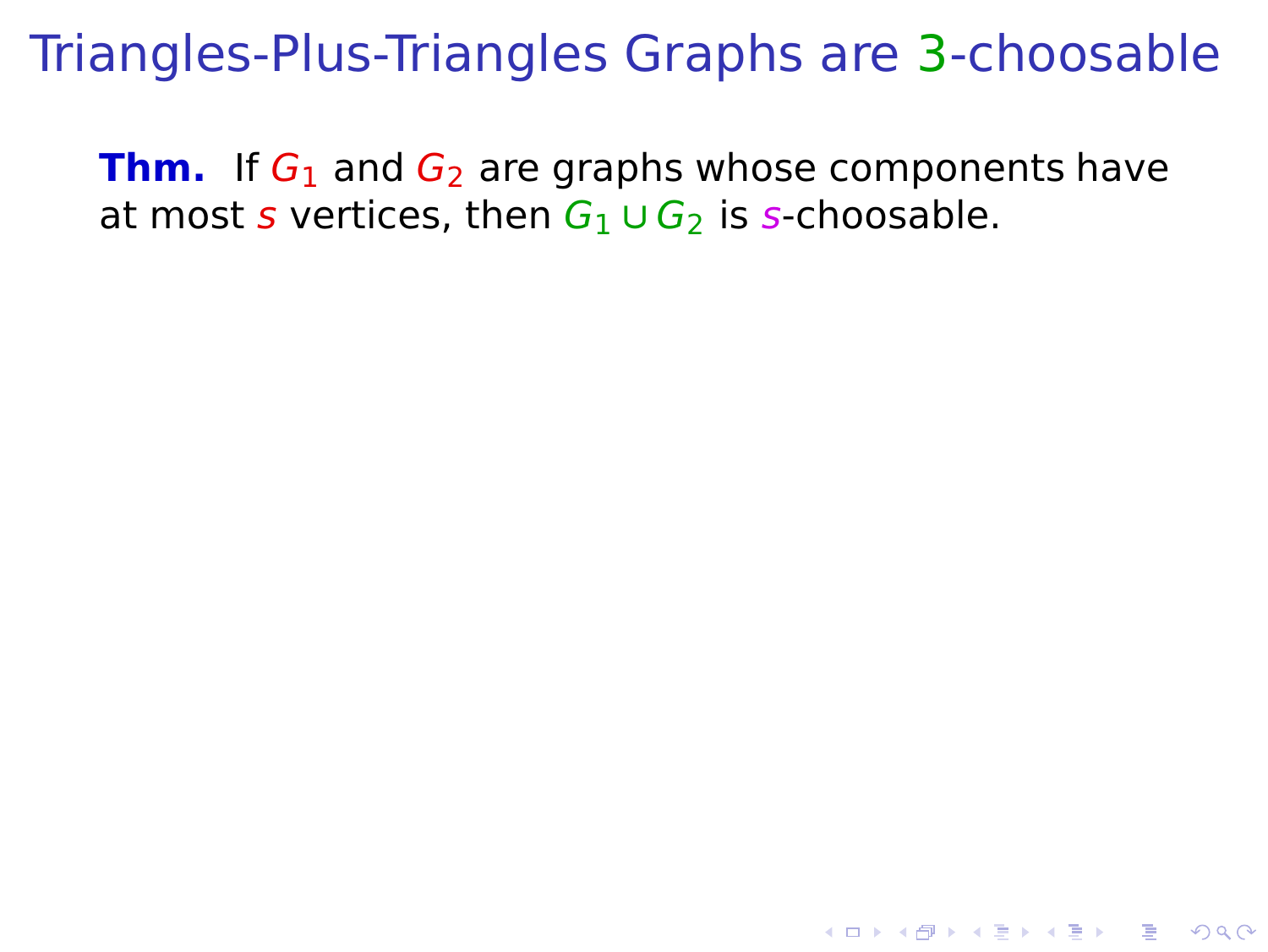**Thm.** If  $G_1$  and  $G_2$  are graphs whose components have at most s vertices, then  $G_1 \cup G_2$  is s-choosable.

**Pf.** Let  $G = G_1 ∪ G_2$  (may assume  $V(G_1) = V(G_2) = G$ ). Each  $v \in V(G)$  has a list  $L(v)$  of s available colors.

**YO A REPART AND YOUR**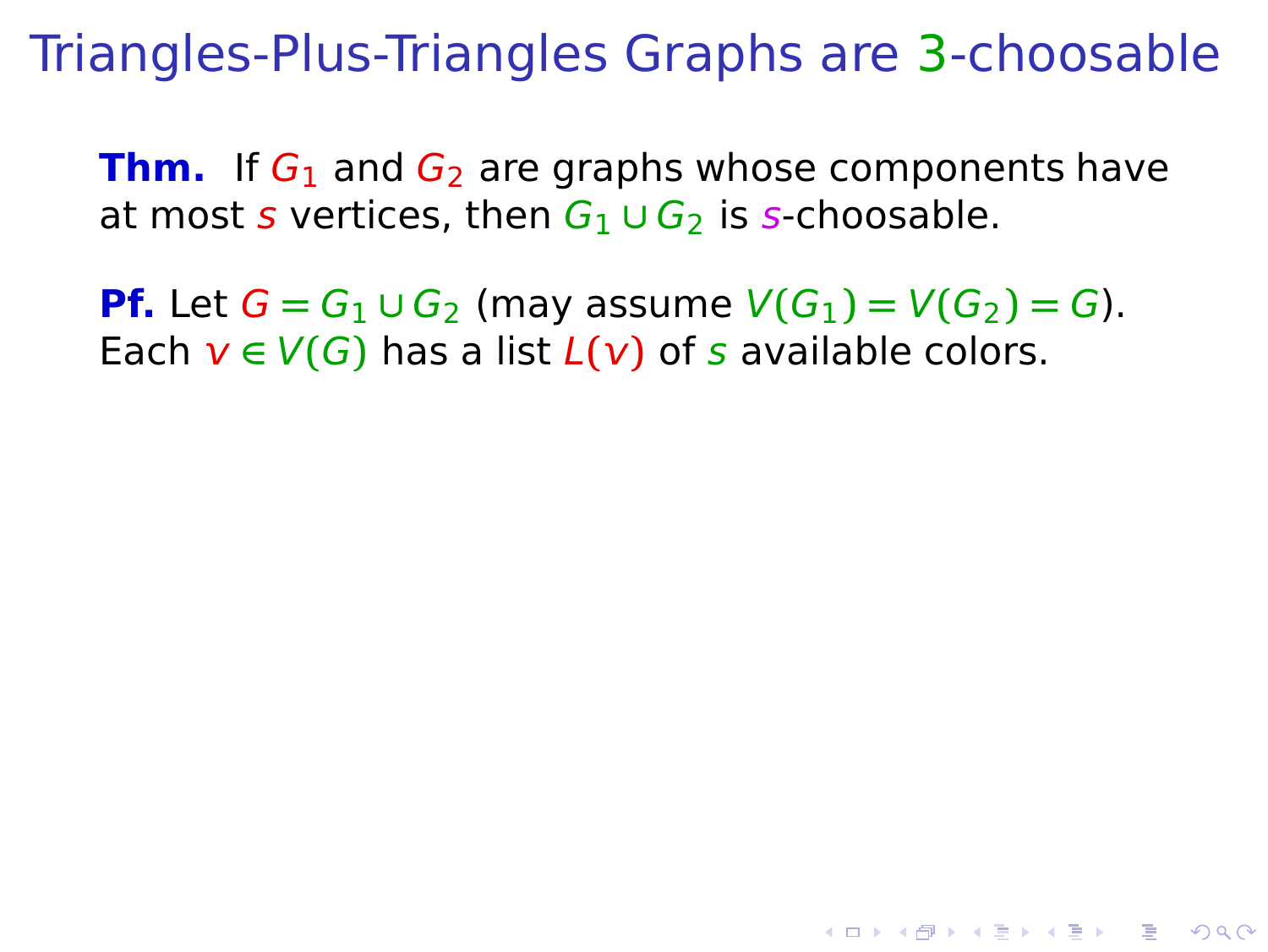**Thm.** If  $G_1$  and  $G_2$  are graphs whose components have at most s vertices, then  $G_1 \cup G_2$  is s-choosable.

**Pf.** Let  $G = G_1 ∪ G_2$  (may assume  $V(G_1) = V(G_2) = G$ ). Each  $v \in V(G)$  has a list  $L(v)$  of s available colors.

Let  $H$  be the intersection graph of the components in  $G_1$  and  $G_2$ ; a bipartite multigraph with maxdegree  $\leq s$ .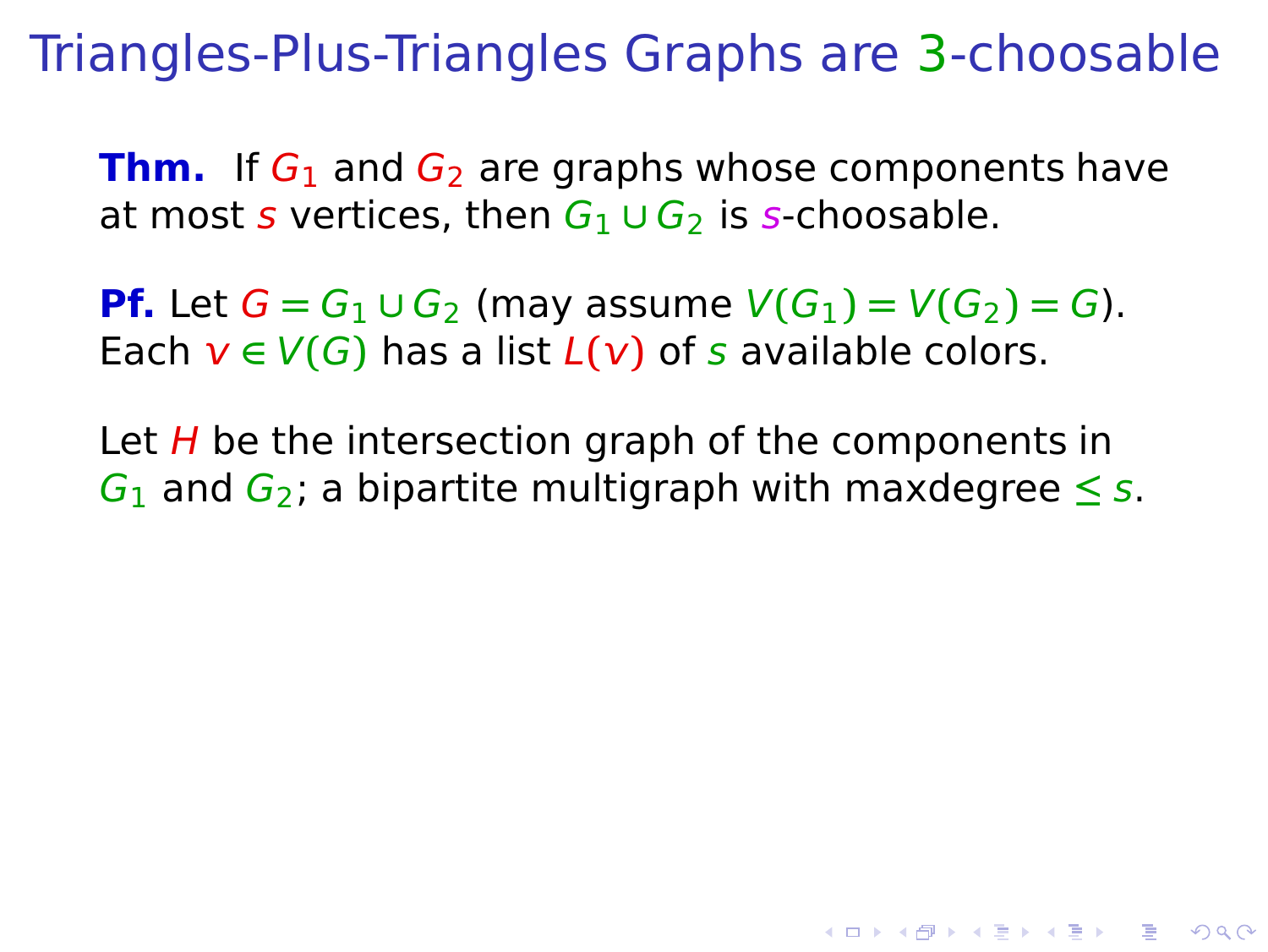**Thm.** If  $G_1$  and  $G_2$  are graphs whose components have at most s vertices, then  $G_1 \cup G_2$  is s-choosable.

**Pf.** Let  $G = G_1 ∪ G_2$  (may assume  $V(G_1) = V(G_2) = G$ ). Each  $v \in V(G)$  has a list  $L(v)$  of s available colors.

Let  $H$  be the intersection graph of the components in  $G_1$  and  $G_2$ ; a bipartite multigraph with maxdegree  $\leq s$ . H has one edge for each  $v \in V(G)$ ; give it list  $L(v)$ .